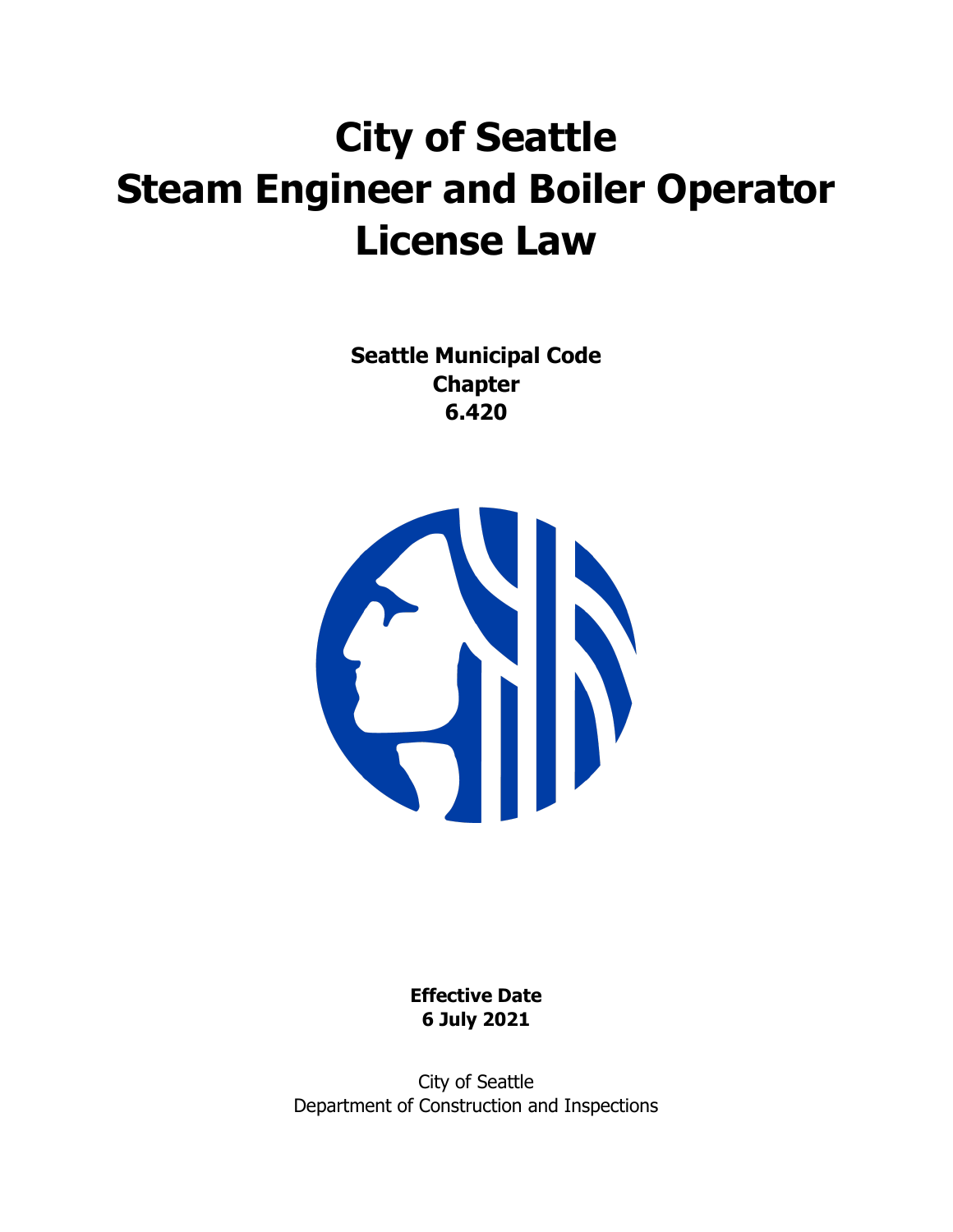# **City of Seattle Steam Engineer and Boiler Operator License Law**

Additional resources are available at:

[www.seattle.gov/sdci](http://www.seattle.gov/sdci)

or

Department of Construction and Inspections 700 5th Ave, Suite 2000 P.O. Box 34019 Seattle, WA, 98104

or

(206) 684-8600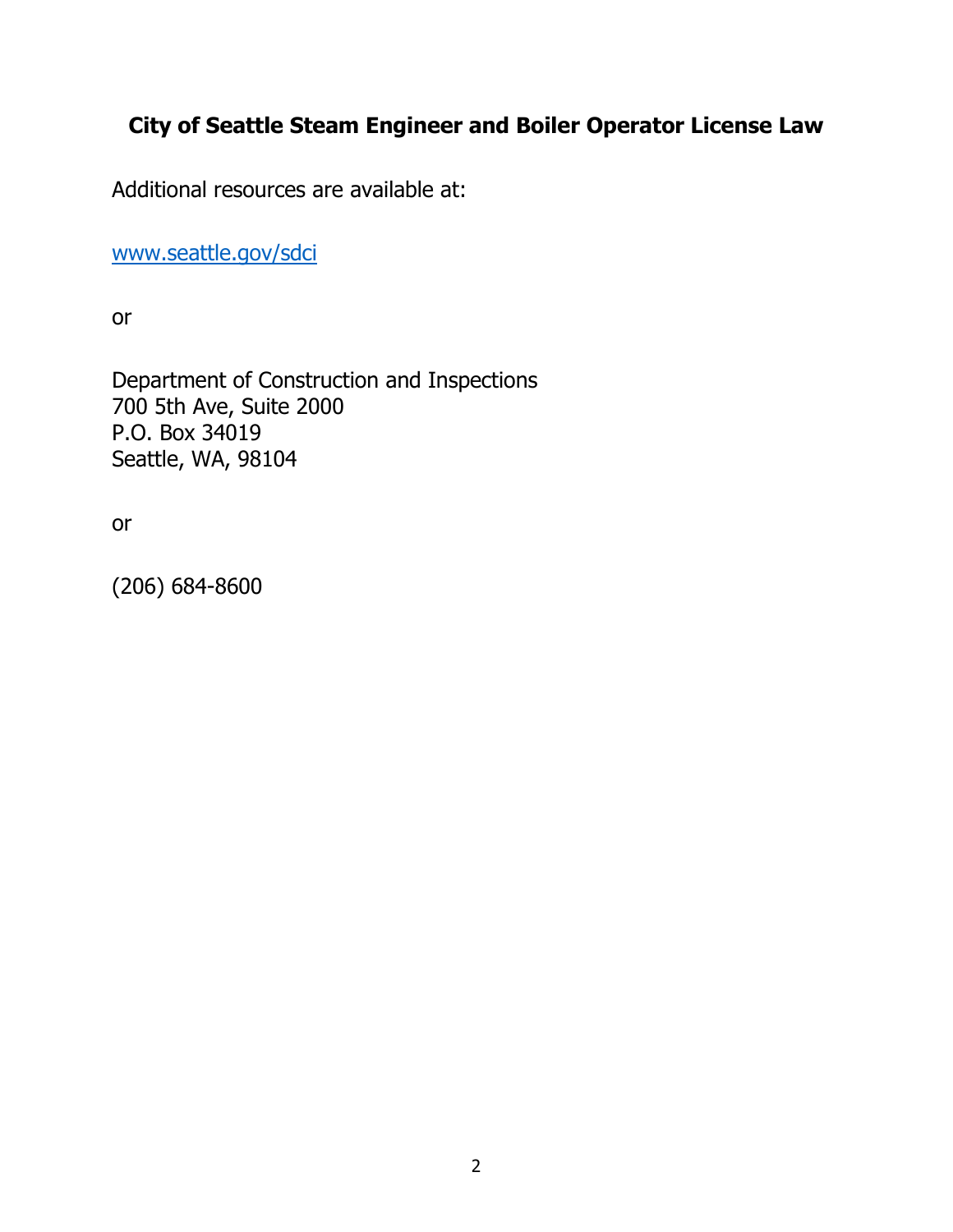## **ORDINANCE 126359**

AN ORDINANCE relating to boiler and steam engine operations; amending Chapter 6.420 of the Seattle Municipal Code.

#### **BE IT ORDAINED BY THE CITY OF SEATTLE AS FOLLOWS:**

Section 1. Chapter 6.420 of the Seattle Municipal Code, last amended by the ordinance introduced as Council Bill 119992, is amended as follows:

#### **6.420.010 Scope, purpose, and authority**

The regulation and licensing of steam engineers and boiler operators and the operation of boilers and steam engines are governed by this Chapter 6.420.

The purpose of this Chapter 6.420 is to provide standards for safe operation of boilers and steam engines.

The Director of the Seattle Department of Construction and Inspections is authorized to implement and enforce all the provisions of this Chapter 6.420.

(Ord. 126359, § 1, 2021; Ord. 124919, § 24, 2015 [department head name change and style cleanup]; Ord. 122115, § 2, 2006.)

#### **6.420.020 Unlawful activities**

A. It is unlawful to have charge of, or operate, or permit anyone to have charge of, or operate, any boiler or steam engine without a license issued under this Chapter 6.420.

B. It is unlawful to hire or contract with a person who does not have a license issued under this Chapter 6.420 to have charge of, or operate, any boiler or steam engine.

C. It is unlawful for any person to knowingly:

1. Prevent or attempt to prevent any person licensed under this Chapter 6.420 from performing any act required to be performed by this Chapter 6.420; or

2. Require or attempt to require any person licensed under this Chapter 6.420 to perform any act prohibited by this Chapter 6.420.

D. It is unlawful to fail to abide by a stop work order issued by the Director. (Ord. 126359, § 1, 2021; Ord. 122115, § 2, 2006.)

#### **6.420.030 Definitions**

Words and phrases used in this Chapter 6.420 have the following meanings:

"Boiler" means a closed vessel in which water is heated, steam is generated, steam is superheated, or any combination thereof, under pressure or vacuum by the direct application of heat. The term "boiler" also includes fired units for heating or vaporizing liquids other than water where these systems are complete within themselves.

"Boiler plant" means one or more boilers and connecting piping and vessels within the same premises.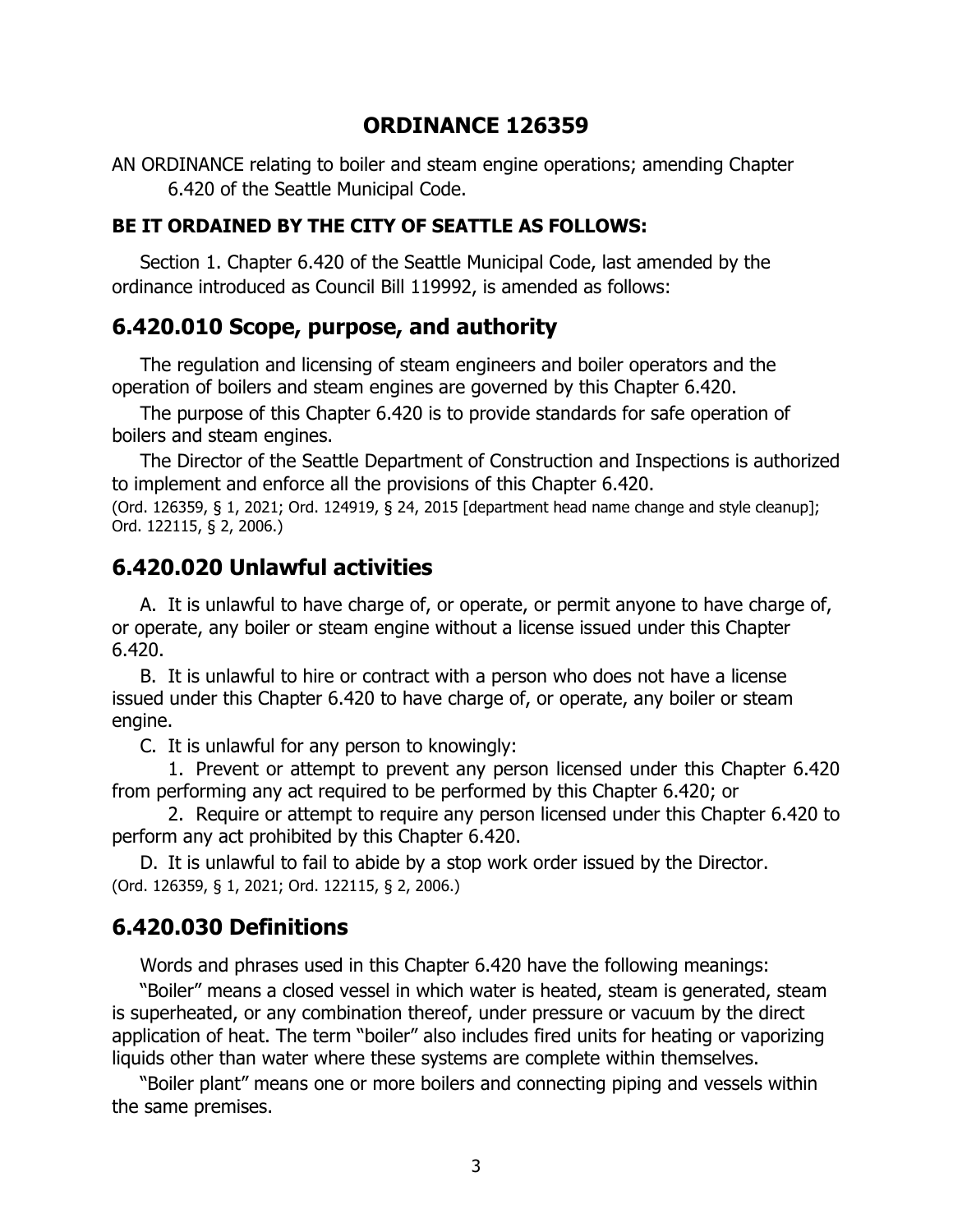"Boiler supervisor" means a steam engineer Grade I, II, or III who has passed additional examinations as required by the Director pursuant to the provisions of this Chapter 6.420.

"BHP" means brake horsepower.

"Certified automatic boiler" means a boiler equipped with certain controls and limit devices as required by the Seattle Boiler Code, and for which the Director has finalized an Automatic Certification Application Permit.

"Certified monitored boiler" is a certified automatic boiler that meets the requirements of the Seattle Boiler Code and for which the Director has finalized a Monitored Certification Application Permit.

"City Boiler Inspector" means a City of Seattle Boiler/Pressure Systems Inspector employed by the Department.

"Department" means the Seattle Department of Construction and Inspections.

"Director" means the Director of the Seattle Department of Construction and Inspections and authorized representatives.

"Hoist and portable boiler" means a boiler used to provide steam for the operation of various types of equipment such as floating cranes, piledrivers, and other similar types of equipment used in the construction industry.

"Hot-water supply boiler" is a boiler having a volume exceeding 120 gallons, or a heat input exceeding 200,000 BTU per hour, or a water temperature exceeding 210 degrees Fahrenheit but not exceeding a temperature of 250 degrees Fahrenheit, and a pressure not exceeding 160 psi, that provides hot water to be used externally to itself.

"kBtuh" means thousand BTU per hour.

"Low-pressure hot-water heating boiler" is a boiler from which hot water is circulated for heating purposes at pressures not exceeding 160 psi and temperatures not exceeding 250 degrees Fahrenheit, that provides hot water to be used externally to itself.

"Low-pressure steam-heating boiler" is a boiler furnishing steam at pressures not exceeding 15 psi.

"Nonregenerative system" is a system in which the heat rejected by an engine is lost to the atmosphere.

"Out of service." A boiler is "out of service" if it is manually shut down for inspection, maintenance, or repair, except for limited repairs and adjustments as set forth in Section 6.420.120.

"Potable water heater" (fired, electric, solar, and indirect) is a closed vessel in which water is heated by the combustion of fuels, electricity, or any other source, and withdrawn for use external to the system. Potable water heaters do not exceed any of the following criteria or capacities: a nominal water-containing capacity of 120 gallons, a heat input of 200,000 BTU per hour, an operating temperature of 210 degrees Fahrenheit, and a pressure of 160 psi.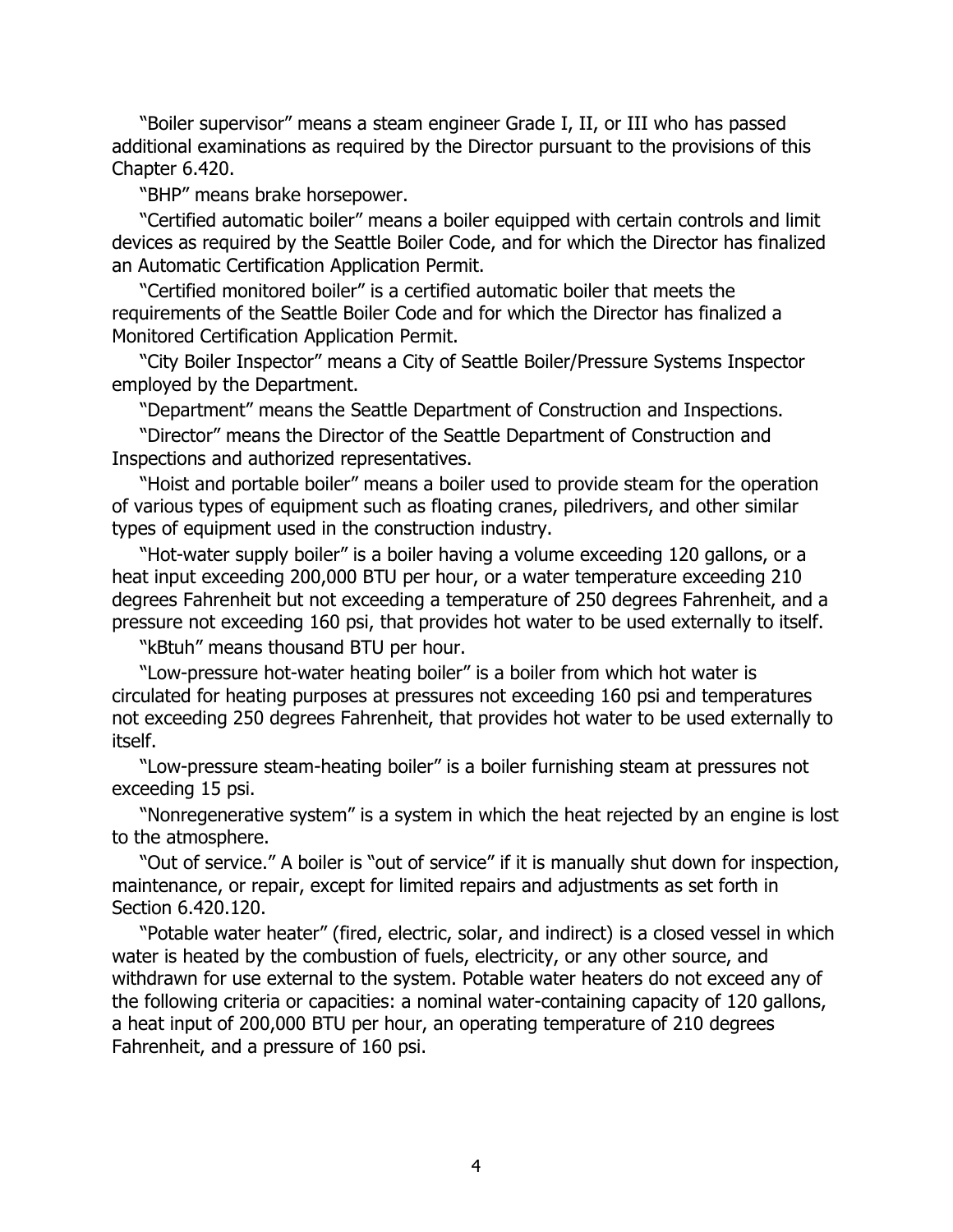"Power hot-water boiler" (high-temperature water boiler) is a boiler used for heating water or liquid to a pressure exceeding 160 psi or to a temperature exceeding 250 degrees Fahrenheit.

"Power steam boiler" is a boiler in which steam or other vapor is generated at pressures exceeding 15 psi. For purposes of this Chapter 6.420, the term shall not include a small power boiler.

"psi" means pounds per square inch.

"Regenerative system" is a system in which the heat rejected by an engine is used in a boiler.

"Seattle Boiler Code" is the Seattle Boiler and Pressure Vessel Code, as listed in Section 22.101.010.

"Small power boiler" is a power steam boiler with pressures not exceeding 150 psi and not exceeding 800,000 BTU per hour heat input.

"Steam engine" means all prime movers using vapors from a boiler for motive power, steam-driven compressors, and steam pumps except steam pumps and similar auxiliaries used only as appurtenances for the operation of a boiler.

(Ord. 126359, § 1, 2021; Ord. 126278, § 9, 2021 [cross-reference update]; Ord. 124919, § 25, 2015 [department/department head name change and style cleanup]; Ord. 122115, § 2, 2006.)

## **6.420.040 Applications and examinations**

A. Persons desiring a license, or change of limitation as described in Section 6.420.070, shall make written application to the Director on forms provided by the Director. Applications shall be accompanied by an affidavit attesting to the applicant's training and experience, and other supporting credentials as may be necessary to determine the applicant's fitness. Proof of experience is not required for Grade V or Small Power Boiler Operator licenses.

B. Applicants for an operator's license shall pass an examination administered by the Director. The examination fee in Section 22.900E.050 shall be paid in advance and shall be assessed each time the examination is administered.

C. Examinations shall be practical in their character and shall relate to those matters that will fairly test the minimum capacity, skill, experience, and competence of each person examined to safely operate and properly care for boilers and steam engines, within the scope of the license sought.

D. An applicant who successfully completes the examination and shows to the satisfaction of the Director that they meet the minimum qualifications for one of the grades of license specified in Table A of Section 6.420.070, shall be issued the appropriate license upon payment of the license fee in Section 22.900E.050.

E. The Director shall refuse to certify the applicant for a steam engineer's or boiler operator's license if the result of the examination is such that the Director determines the applicant does not have sufficient knowledge of, and experience in, the care or operation of boilers or steam engines, or if the applicant is found to be unfit to operate boilers or steam engines safely.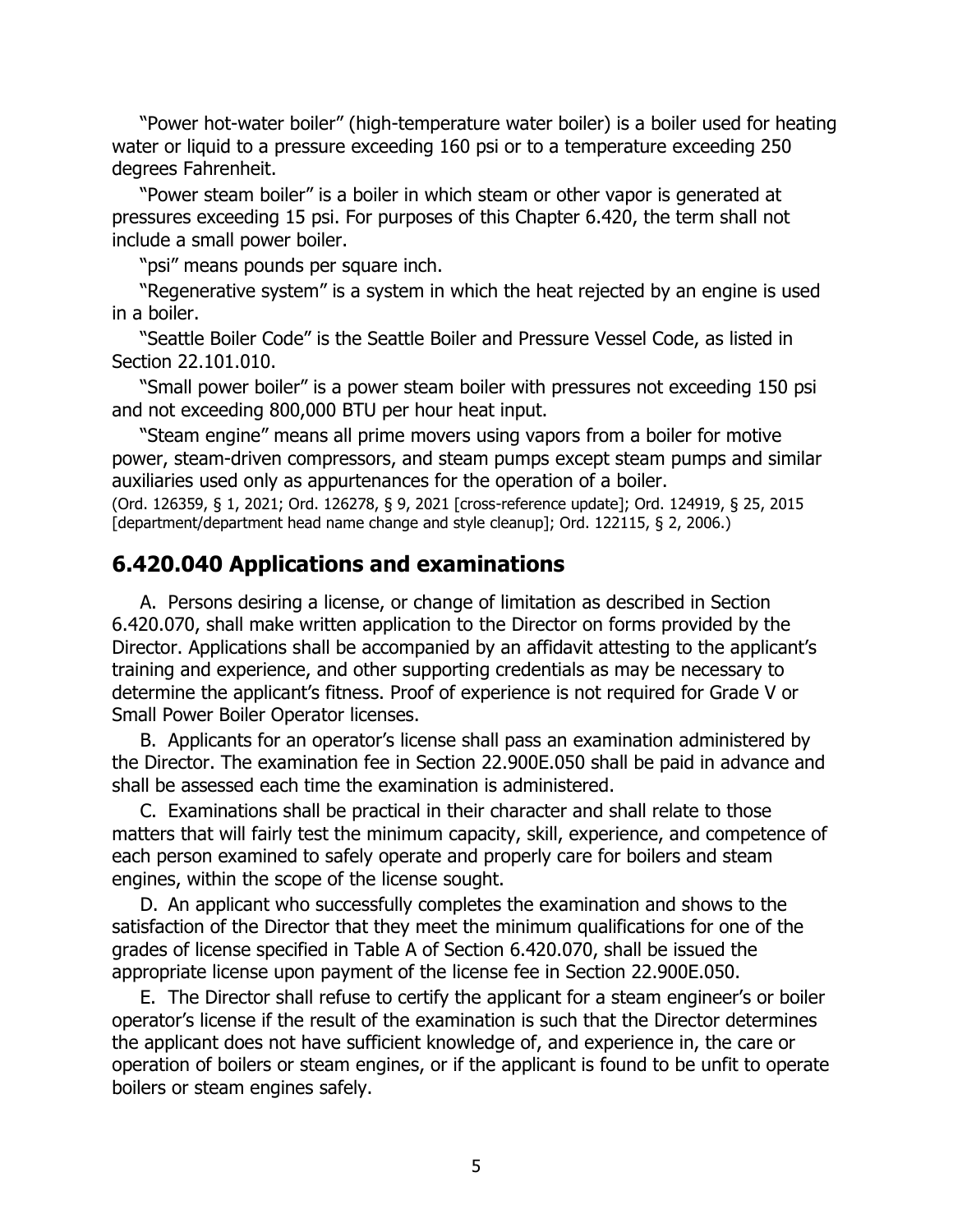F. It is sufficient cause to refuse a steam engineer's or boiler operator's license, or any renewal thereof, if the applicant, through neglect or incompetence while in charge of a boiler or steam engine, has caused serious damage to property or has endangered the lives of others.

(Ord. 126359, § 1, 2021; Ord. 122115, § 2, 2006.)

#### **6.420.050 Exemptions from license requirements**

A steam engineer's or boiler operator's license is not required of any person in charge of, or operating, the following:

A. Any boiler or steam engine subject to federal regulations;

B. Any boiler not subject to reinspection by the Seattle Boiler Code;

C. Low-pressure hot water, low-pressure steam and hot-water supply boiler plants having inputs of less than 2,500,000 BTU per hour;

D. Any boiler having an input of less than 100,000 BTU per hour and a maximum pressure of 100 pounds per square inch or less;

E. Potable water heaters;

F. Ancillary equipment that may be connected to the operation of a boiler or boiler system such as, but not limited to, pumps, filters, pre-heaters, heat exchangers, and related pressure vessels;

G. Non-regenerative gas turbines; or

H. Boiler equipment being installed by and under the control of the boiler manufacturer or the manufacturer's representative, a boiler installation contractor, or a boiler or burner installer making the installation under the manufacturer's written instructions and recommendations.

(Ord. 126359, § 1, 2021; Ord. 122115, § 2, 2006.)

#### **6.420.060 Periodic refresher training required**

All persons licensed according to this Chapter 6.420 shall attend an approved refresher course every five years. A document indicating proof of completion of the approved refresher course shall be provided to the Director. (Ord. 126359, § 1, 2021; Ord. 122115, § 2, 2006.)

## **6.420.070 Grades of licenses and limitations**

- A. The grades of steam engineer and boiler operator licenses are as follows: Grade I Boiler Supervisor Grade II Boiler Supervisor Grade III Boiler Supervisor Grade I Steam Engineer Grade II Steam Engineer Grade III Steam Engineer
	- Grade IV Boiler Operator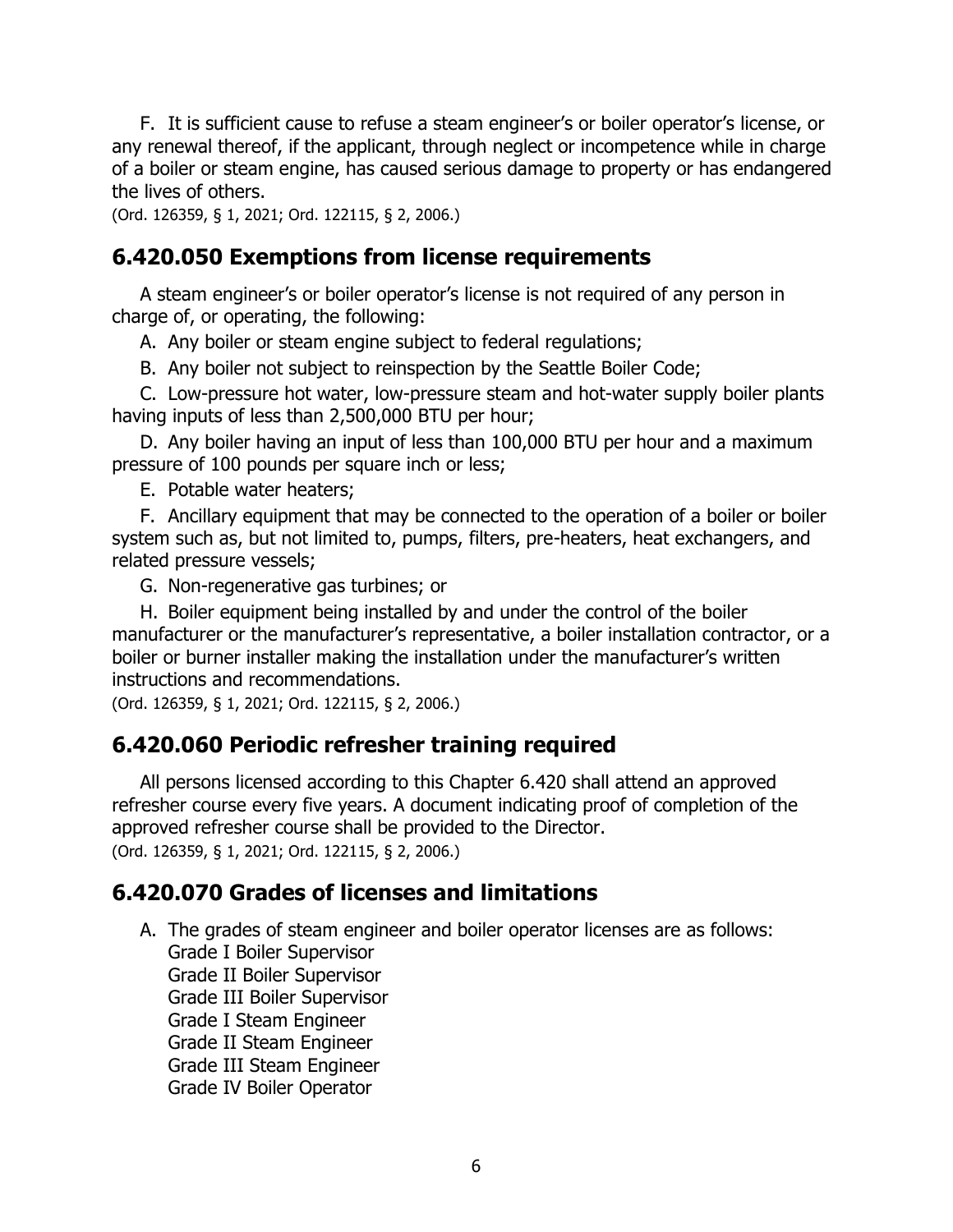Small Power Boiler Operator Grade V Boiler Operator

B. License Limitations. The Director may impose limitations on licenses restricting the licensee to the operation and maintenance of particular equipment at a stated location, or to the operation and maintenance of a certain class of boilers or steam engines, or to specified permitted services in connection with the operation and maintenance of boilers and steam engines. Limitations shall be based upon the applicant's qualifications and shall be reasonably related to the protection of the public in the safe operation and maintenance of boilers and steam engines. Limitations may include, but are not limited to, the following:

- 1. Operation of boilers only.
- 2. Operation of electric boilers only.
- 3. Operation of hot water boilers only.
- 4. Work at one address only.

C. Applicants for a license shall possess the minimum qualifications for each grade of license as specified in Table A for 6.420.070.

| וטווטס אווטו טודבטוטו ש קטמווווטטנוטווט וטו טנטמווו בווקוווטט מווט טטווטו<br><b>Operator Licenses</b> |                                                                                                                                                                                                                                                                                                                                                                                |  |
|-------------------------------------------------------------------------------------------------------|--------------------------------------------------------------------------------------------------------------------------------------------------------------------------------------------------------------------------------------------------------------------------------------------------------------------------------------------------------------------------------|--|
| <b>Grade of License</b><br><b>Applied For</b>                                                         | <b>Minimum Qualifications</b>                                                                                                                                                                                                                                                                                                                                                  |  |
| <b>Grade I Boiler</b><br><b>Supervisor</b>                                                            | At least one year of experience as a Grade I Steam Engineer or Grade II Boiler<br>Supervisor pursuant to the provisions of this Chapter 6.420.                                                                                                                                                                                                                                 |  |
| <b>Grade II Boiler</b><br><b>Supervisor</b>                                                           | At least one year of experience as a Grade II Steam Engineer or Grade III Boiler<br>Supervisor pursuant to the provisions of this Chapter 6.420.                                                                                                                                                                                                                               |  |
| <b>Grade III Boiler</b><br><b>Supervisor</b>                                                          | At least one year of experience as a Grade III Steam Engineer pursuant to the<br>provisions of this Chapter 6.420.                                                                                                                                                                                                                                                             |  |
| <b>Grade I Steam</b><br><b>Engineer</b>                                                               | 1. At least five years of employment in a position directly responsible for the<br>operation of boilers, or<br>2. Educational substitution for experience as allowed by Section 6.420.080.A, plus<br>three years of experience.<br>Licenses shall be limited to boilers only unless the applicant proves at least one<br>year of experience in the operation of steam engines. |  |
| <b>Grade II Steam</b><br><b>Engineer</b>                                                              | 1. At least four years of employment in a position directly responsible for the<br>operation of boilers, or<br>2. Educational substitution for experience as allowed by Section 6.420.080.A, plus<br>two years of experience.<br>Licenses shall be limited to boilers only unless the applicant proves at least one<br>year of experience in the operation of steam engines.   |  |
| <b>Grade III Steam</b><br><b>Engineer</b>                                                             | 1. At least three years of employment in a position directly responsible for the<br>operation of boilers, or<br>2. Educational substitution for experience as allowed by Section 6.420.080.A, plus<br>one year of experience.<br>Licenses shall be limited to boilers only unless the applicant proves at least one<br>year of experience in the operation of steam engines.   |  |

**Table A for 6.420.070—Qualifications for Steam Engineer and Boiler**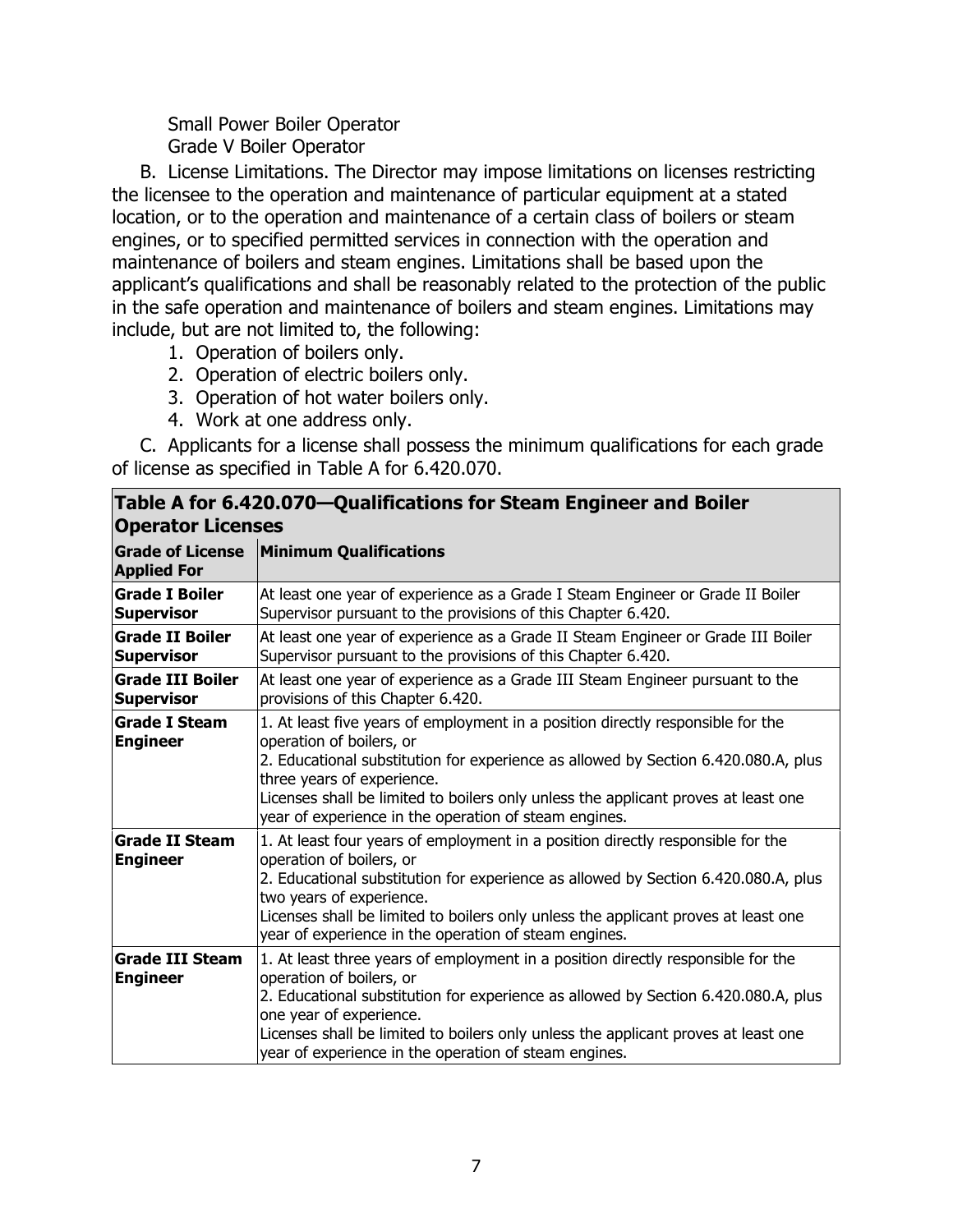#### **Table A for 6.420.070—Qualifications for Steam Engineer and Boiler Operator Licenses**

| <b>ANGIAMI FICEIPES</b>                       |                                                                                                                                                                                                                                                                                                                                                                        |  |
|-----------------------------------------------|------------------------------------------------------------------------------------------------------------------------------------------------------------------------------------------------------------------------------------------------------------------------------------------------------------------------------------------------------------------------|--|
| <b>Grade of License</b><br><b>Applied For</b> | <b>Minimum Qualifications</b>                                                                                                                                                                                                                                                                                                                                          |  |
| <b>Grade IV Boiler</b><br><b>Operator</b>     | 1. At least one year of employment in a position directly responsible for the<br>operation of boilers, or<br>2. Allowable educational substitution for experience as allowed by Section<br>l6.420.080.A or 6.420.080.B.<br>Licenses shall be limited to boilers only unless the applicant proves at least one<br>year of experience in the operation of steam engines. |  |
| <b>Small Power</b><br><b>Boiler Operator</b>  | No previous experience required.                                                                                                                                                                                                                                                                                                                                       |  |
| <b>Grade V Boiler</b><br><b>Operator</b>      | No previous experience required.                                                                                                                                                                                                                                                                                                                                       |  |
| $\sim$ $\sim$ $\sim$ $\sim$ $\sim$ $\sim$     | .                                                                                                                                                                                                                                                                                                                                                                      |  |

(Ord. 126359, § 1, 2021; Ord. 122115, § 2, 2006.)

# **6.420.080 Allowable educational substitution for experience**

The educational qualifications described in this Section 6.420.080 may substitute for the work experience required by Section 6.420.070, when approved by the Director.

A. Graduation from a recognized school of technology with a curriculum approved by the Steam Licensing Advisory Board.

B. Completion of a training course in the fundamentals of boiler operation approved by the Director may be substituted for one year of boiler operating experience. The course shall include at least 40 hours of classroom work and either:

1. Eighty hours of on-site training relating to the care and operation of boilers under the direct supervision of a steam engineer with a license of Grade I, II, or III; or

2. Forty hours of lab work at a facility approved by the Director.

(Ord. 126359, § 1, 2021; Ord. 122115, § 2, 2006.)

## **6.420.090 Special license**

A. Those who have been employed at least two years as licensed steam engineers or boiler operators operating a boiler plant may apply for a special license if the capacity of the plant is enlarged or changed beyond the limits of their license. The special license shall permit the licensee to operate only such plant. The Director shall make an investigation of the changed boiler plant conditions together with such examination of the applicant as may be necessary to determine whether the applicant is qualified under this Chapter 6.420 to operate the enlarged or changed boiler plant. When the investigation and examination reveal that the applicant is qualified to operate the plant in its changed condition, the Director shall approve the application and issue a special license.

B. Special licenses may be renewed only once. At the expiration of the renewed license, licensees shall upgrade their licenses in accordance with the requirements of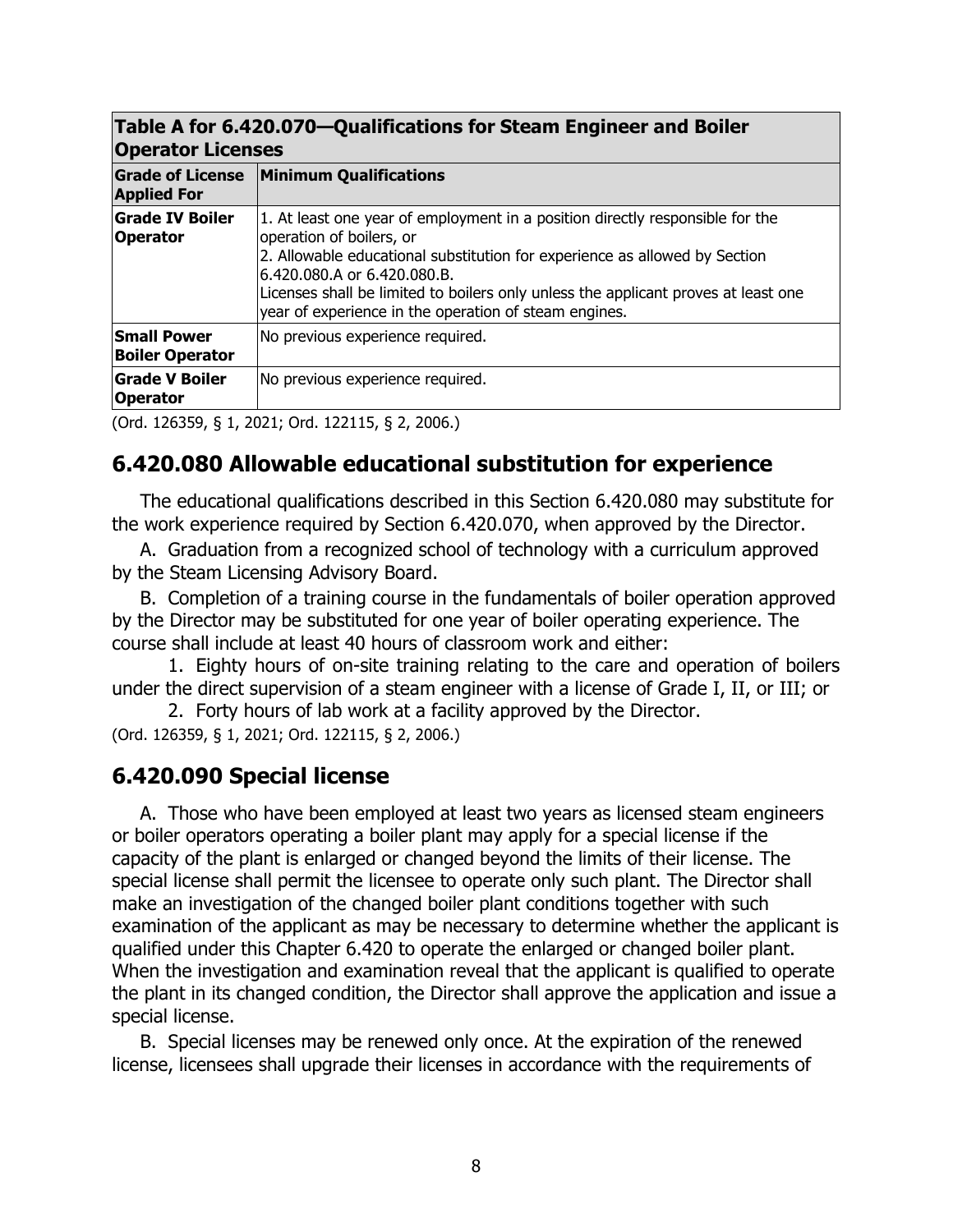Section 6.420.070. If upgrades are not applied for, the licenses shall revert to the grade held prior to the issuance of the special license.

(Ord. 126359, § 1, 2021; Ord. 122115, § 2, 2006.)

# **6.420.095 Reciprocity**

The Director may establish procedures for recognizing steam engineer and boiler operator licenses issued by other jurisdictions whose licensing programs satisfy the purposes of this Chapter 6.420.

(Ord. 126359, § 1, 2021; Ord. 122115, § 2, 2006.)

## **6.420.100 Observation and inspection of boilers**

A. The minimum requirements for operation and inspection of each type and capacity of equipment are as set forth in this Section 6.420.100 and Tables A and B for 6.420.100.

B. Constant attendance. When constant attendance is required by this Chapter 6.420, the engineer or boiler operator in charge of a boiler, boiler plant, or steam engine shall not leave the boiler room or engine room when the boiler or steam engine is being operated without first either stopping the steam engine and shutting off all sources of heat in the boiler, or being relieved by a person duly licensed under this Chapter 6.420.

**Exception:** The steam engineer or boiler operator may take an occasional break without stopping the engine, shutting down the boiler or being relieved. In no case may any break last more than 20 minutes.

C. Checked by boiler supervisor. When this chapter requires a boiler to be checked by a boiler supervisor, the boiler supervisor shall inspect all controls and safety devices pursuant to the requirements of subsection 6.420.120.D, as a minimum.

D. Checked by licensed operator. When this Chapter 6.420 requires a boiler to be checked by a licensed operator, a person holding a license issued under this Chapter 6.420 shall perform a physical examination of the boiler or engine to ensure proper operation and maintenance pursuant to the requirements of Sections 6.420.110 and 6.420.150, as a minimum.

E. Twice daily check. When this Chapter 6.420 requires twice daily checks, the inspections that are required to be recorded in the boiler logbook by Section 6.420.110 shall be performed at least two times each day. The first check of the day shall be made not less than eight hours after the last recorded check of the previous day; the second check of the day shall be made at least six hours after the first recorded check of the day. Additional checks may be made to ensure safe operation of a boiler. Twice daily checks may not be performed by a Boiler Supervisor unless the Boiler Supervisor is a full time employee of the boiler owner.

F. Check once every two hours. When this Chapter 6.420 requires a check every two hours, a physical examination of the boiler or engine to ensure proper operation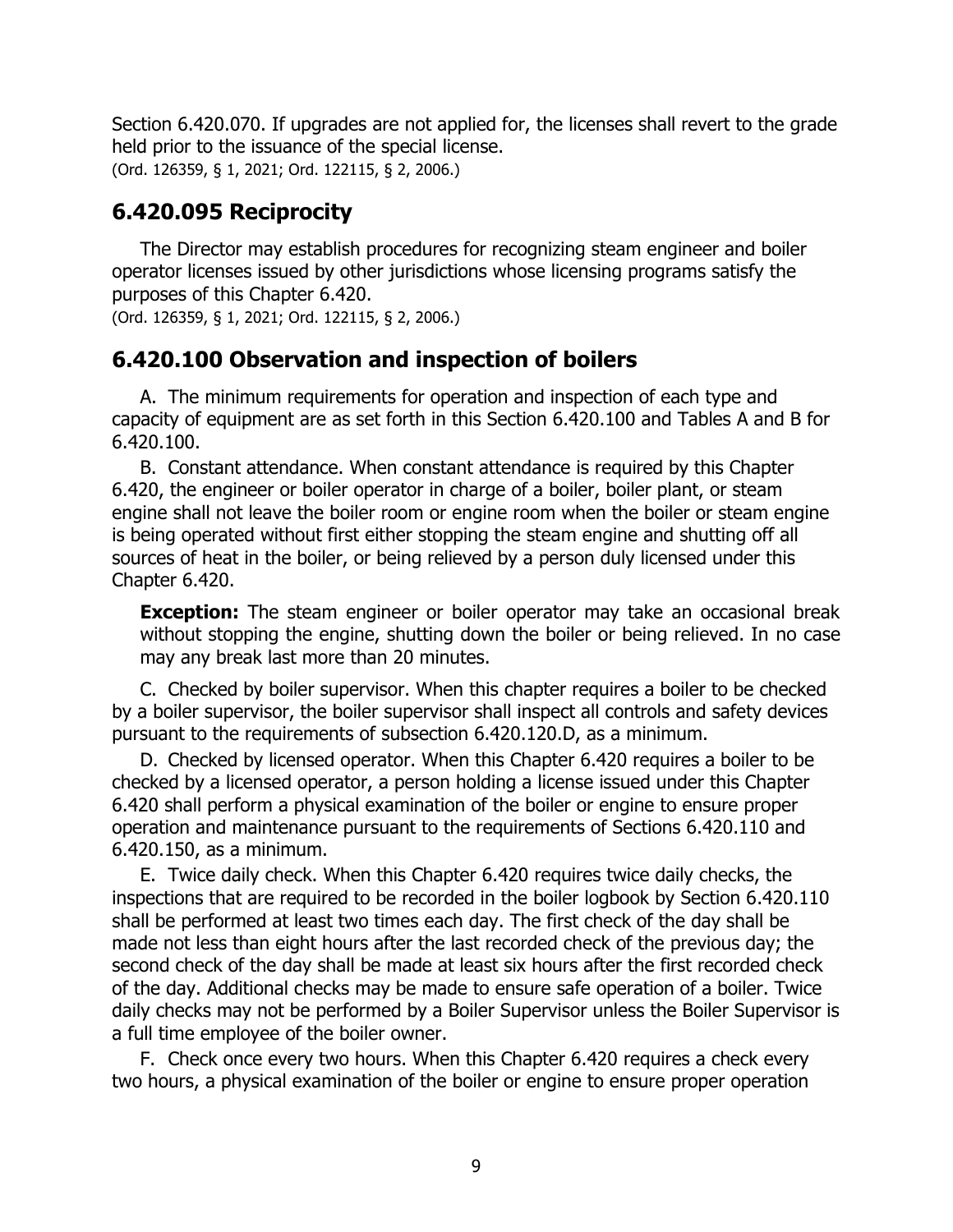and maintenance pursuant to the requirements of Sections 6.420.110 and 6.420.150, as a minimum, shall be made at least once every two hours.

G. For purposes of Tables A and B for 6.420.100, the input ratings of boilers shall be computed as follows:

1. For gas, propane, and similar burners, the rating shall be equal to the burner input as rated and labeled by the burner manufacturer. Where actual fuel flow during burner operation at the maximum firing rate can be reliably measured, the burner input may be computed by such method.

2. For oil burners, the rating shall be equal to the gallons-per-hour rating of the fuel nozzle or nozzles.

3. For electric boilers, the rating shall be equal to the electrical input in KW as rated and labeled by the boiler manufacturer.

4. In the case of multiple fuel burners, the rating shall be the greater of all computed inputs.

5. For boilers in battery (connected to a common header), the rating shall be the cumulative input, as measured in subsections 6.420.100.G.1 through 6.420.100.G.4. For boilers in battery wired so that only a single boiler can operate at a given time, the license requirement shall be determined by the most restrictive individual license requirement for any boiler in the battery.

6. For regenerative systems, the BHP of the prime mover (gas turbine, engine, etc.) will determine the grade for downstream recovery boilers and steam turbines.

H. All checks of boilers pursuant to the requirements of this Chapter 6.420 shall be logged and recorded as set forth in Section 6.420.110.

| <b>Table A for 6.420.100</b><br><b>License Requirements for Operation of Power Boilers and Steam Engines</b>                                     |                                                                                                                                                                  |  |  |  |
|--------------------------------------------------------------------------------------------------------------------------------------------------|------------------------------------------------------------------------------------------------------------------------------------------------------------------|--|--|--|
| <b>Type of Boiler</b>                                                                                                                            | <b>Minimum License Requirement</b>                                                                                                                               |  |  |  |
| <b>A. All Boilers</b>                                                                                                                            |                                                                                                                                                                  |  |  |  |
| $0 - 100$ psi and $0 - 100$ kBtuh input                                                                                                          | No license required                                                                                                                                              |  |  |  |
| <b>B. Electric Boilers</b>                                                                                                                       |                                                                                                                                                                  |  |  |  |
| Not exceeding 1.5 cu. ft. and not exceeding 100 psi No license required                                                                          |                                                                                                                                                                  |  |  |  |
| <b>C. All Boilers except Small Power Boilers</b>                                                                                                 |                                                                                                                                                                  |  |  |  |
| Less than 1,000 kBtuh input each; not certified as<br>Automatic. No more than 2 steam boilers on same<br>header. $1$                             | Check by a Grade IV Boiler Operator once every<br>ltwo hours                                                                                                     |  |  |  |
| <b>D. Small Power Boilers</b>                                                                                                                    |                                                                                                                                                                  |  |  |  |
| Maximum 800 kBtuh input; not certified as<br>Automatic. No more than 2 steam boilers on same<br>lheader                                          | Semiannual check by a Grade III Boiler Supervisor<br>and twice daily checks by a Small Power Boiler<br>Operator; or a Small Power Boiler Operator on<br>premises |  |  |  |
| E. Boilers Certified as Automatic                                                                                                                |                                                                                                                                                                  |  |  |  |
| 1. Maximum 20,000 kBtuh input. No more than 2<br>steam boilers on same header with a combined<br>capacity no more than 20,000 kBtuh <sup>1</sup> | Check by a Grade IV Boiler Operator once every<br>two hours                                                                                                      |  |  |  |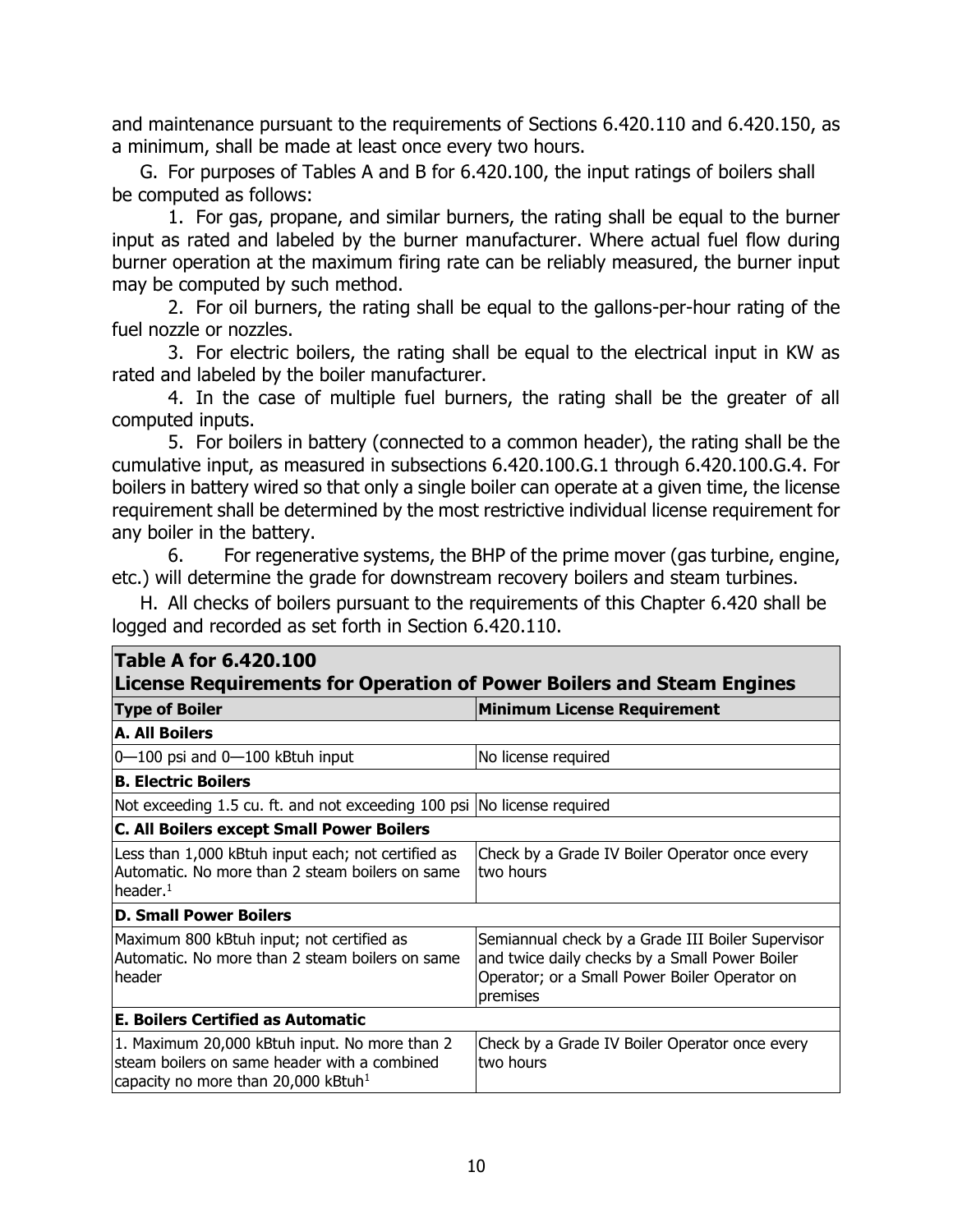| <b>Table A for 6.420.100</b><br>License Requirements for Operation of Power Boilers and Steam Engines                                            |                                                                                                                                                                                                                     |  |  |  |
|--------------------------------------------------------------------------------------------------------------------------------------------------|---------------------------------------------------------------------------------------------------------------------------------------------------------------------------------------------------------------------|--|--|--|
| <b>Type of Boiler</b>                                                                                                                            | <b>Minimum License Requirement</b>                                                                                                                                                                                  |  |  |  |
| 2. More than 20,000 to 50,000 kBtuh input                                                                                                        | Check by a Grade III Steam Engineer once every<br>two hours                                                                                                                                                         |  |  |  |
| 3. More than 50,000 to 300,000 kBtuh input                                                                                                       | Check by a Grade II Steam Engineer once every<br>two hours                                                                                                                                                          |  |  |  |
| 4. More than 300,000 kBtuh input                                                                                                                 | Check by a Grade I Steam Engineer once every two<br>hours                                                                                                                                                           |  |  |  |
| <b>F. Boilers Certified as Monitored</b>                                                                                                         |                                                                                                                                                                                                                     |  |  |  |
| 1. Maximum 20,000 kBtuh input. No more than 2<br>steam boilers on same header with a combined<br>capacity no more than 20,000 kBtuh <sup>1</sup> | Monthly checks by a Grade III Boiler Supervisor and<br>twice daily checks by a Grade IV Boiler Operator                                                                                                             |  |  |  |
| 2. More than 20,000 to 50,000 kBtuh input                                                                                                        | Monthly checks by a Grade III Boiler Supervisor and<br>twice daily checks by a Grade III Steam Engineer                                                                                                             |  |  |  |
| 3. More than 50,000 to 300,000 kBtuh input                                                                                                       | Monthly checks by a Grade II Boiler Supervisor and<br>twice daily checks by a Grade II Steam Engineer; or<br>Weekly checks by a Grade II Boiler Supervisor and<br>twice daily checks by a Grade III Steam Engineer. |  |  |  |
| 4. More than 300,000 kBtuh input                                                                                                                 | Monthly checks by a Grade I Boiler Supervisor and<br>twice daily checks by a Grade I Steam Engineer; or<br>Weekly checks by a Grade I Boiler Supervisor and<br>twice daily checks by a Grade II Steam Engineer.     |  |  |  |
| <b>G. All Other Boilers</b>                                                                                                                      |                                                                                                                                                                                                                     |  |  |  |
| 1. Maximum 20,000 kBtuh input. No more than 2<br>steam boilers on same header with a combined<br>capacity no more than 20,000 kBtuh <sup>1</sup> | Constant attendance by a Grade IV Boiler Operator                                                                                                                                                                   |  |  |  |
| 2. More than 20,000 to 50,000 kBtuh input                                                                                                        | Constant attendance by a Grade III Steam Engineer                                                                                                                                                                   |  |  |  |
| 3. More than 50,000 to 300,000 kBtuh input                                                                                                       | Constant attendance by a Grade II Steam Engineer                                                                                                                                                                    |  |  |  |
| 4. More than 300,000 kBtuh input                                                                                                                 | Constant attendance by a Grade I Steam Engineer                                                                                                                                                                     |  |  |  |
| <b>H. Steam Engines</b>                                                                                                                          |                                                                                                                                                                                                                     |  |  |  |
| 1. Maximum 250 BHP                                                                                                                               | Constant attendance by a Grade III Steam Engineer<br>or the same attendance requirements as the boiler<br>serving the engine                                                                                        |  |  |  |
| 2. More than 250 to 1,500 BHP                                                                                                                    | Constant attendance by a Grade II Steam Engineer<br>or the same attendance requirements as the boiler<br>serving the engine                                                                                         |  |  |  |
| 3. More than 1,500 BHP                                                                                                                           | Constant attendance by a Grade I Steam Engineer<br>or the same attendance requirements as the boiler<br>serving the engine                                                                                          |  |  |  |

 $\overline{\phantom{a}}$ 

| <b>Table B for 6.420.100</b><br><b>License Requirements for Operation of Low Pressure Boilers</b> |                                 |  |  |  |
|---------------------------------------------------------------------------------------------------|---------------------------------|--|--|--|
| <b>Type of Boiler</b>                                                                             | <b>Minimum License Required</b> |  |  |  |
| A. All types of boilers                                                                           |                                 |  |  |  |
| Less than 2,500 kBtuh input                                                                       | No license required             |  |  |  |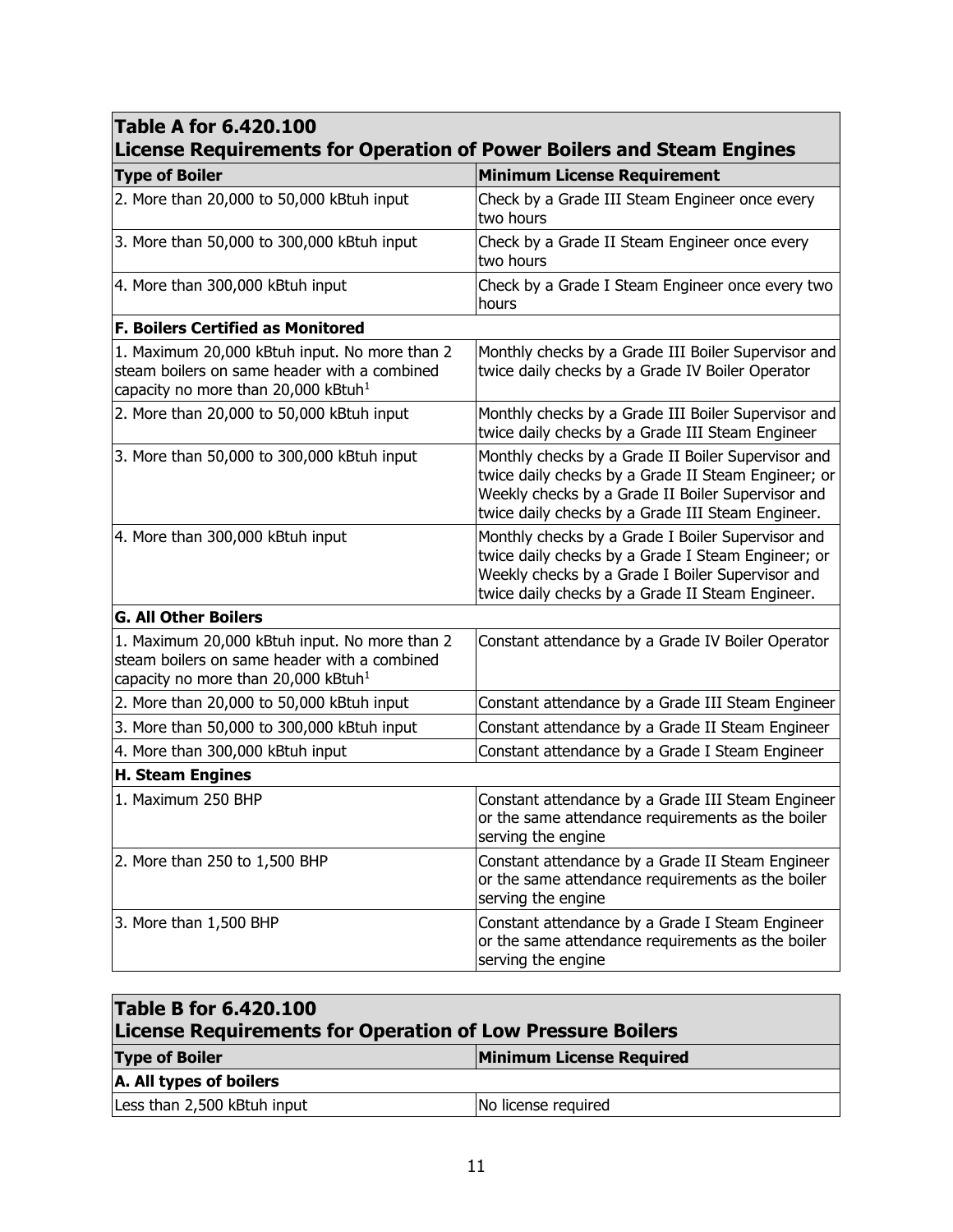| <b>Table B for 6.420.100</b><br><b>License Requirements for Operation of Low Pressure Boilers</b>                                                                       |                                                                                                                                                                                                                              |  |  |  |
|-------------------------------------------------------------------------------------------------------------------------------------------------------------------------|------------------------------------------------------------------------------------------------------------------------------------------------------------------------------------------------------------------------------|--|--|--|
| <b>Type of Boiler</b>                                                                                                                                                   | <b>Minimum License Required</b>                                                                                                                                                                                              |  |  |  |
| <b>B. Boilers Not Certified as Automatic or Monitored</b>                                                                                                               |                                                                                                                                                                                                                              |  |  |  |
| 1. 2,500 to 5000 kBtuh max input.                                                                                                                                       | Grade V Boiler Operator on premises                                                                                                                                                                                          |  |  |  |
| 2. More than 5,000 to 20,000 kBtuh max input. No<br>more than 2 steam boilers on same header with a<br>combined capacity no greater than 20,000 kBtuh. <sup>1</sup>     | Constant attendance by a Grade IV Boiler Operator                                                                                                                                                                            |  |  |  |
| 3. More than 20,000 to 50,000 kBtuh max input.                                                                                                                          | Constant attendance by a Grade III Steam Engineer                                                                                                                                                                            |  |  |  |
| 4. More than 50,000 to 300,000 kBtuh max input.                                                                                                                         | Constant attendance by a Grade II Steam Engineer                                                                                                                                                                             |  |  |  |
| 5. More than 300,000 kBtuh max input.                                                                                                                                   | Constant attendance by a Grade I Steam Engineer                                                                                                                                                                              |  |  |  |
| <b>C. Boilers Certified as Automatic</b>                                                                                                                                |                                                                                                                                                                                                                              |  |  |  |
| 1. 2,500 to 5000 kBtuh max input                                                                                                                                        | Monthly checks by a Grade III Boiler Supervisor, or<br>quarterly checks by a Grade III Boiler Supervisor<br>and twice daily checks by a Grade V Boiler<br>Operator, or a Grade V Boiler Operator on premises                 |  |  |  |
| 2. More than 5000 kBtuh to 20,000 kBtuh max<br>input. No more than 2 steam boilers on same<br>header with a combined capacity no more than<br>20,000 kBtuh <sup>1</sup> | Quarterly checks by a Grade III Boiler Supervisor<br>and twice daily checks by a Grade IV Boiler<br>Operator                                                                                                                 |  |  |  |
| 3. More than 20,000 kBtuh-50,000 kBtuh max<br>input.                                                                                                                    | Quarterly checks by a Grade III Boiler Supervisor<br>and twice daily checks by a Grade III Steam<br>Engineer                                                                                                                 |  |  |  |
| 4. More than 50,000 kBtuh to 300,000 kBtuh max<br>input.                                                                                                                | Quarterly checks by a Grade II Boiler Supervisor<br>and twice daily checks by a Grade II Steam<br>Engineer.                                                                                                                  |  |  |  |
| 5. Over 300,000 kBtuh max input.                                                                                                                                        | Quarterly checks by a Grade I Boiler Supervisor and<br>twice daily checks by a Grade I Steam Engineer                                                                                                                        |  |  |  |
| <b>D. Boilers as Monitored</b>                                                                                                                                          |                                                                                                                                                                                                                              |  |  |  |
| 1. 2,500 to 5000 kBtuh max input.                                                                                                                                       | Quarterly checks by a Grade III Boiler Supervisor.                                                                                                                                                                           |  |  |  |
| 2. More than 5,000 to 20,000 kBtuh max input. No<br>more than 2 steam boilers on same header with a<br>combined capacity no more than 20,000 kBtuh <sup>1</sup>         | Semiannual checks by a Boiler Supervisor and twice<br>daily checks by a Grade IV Boiler Operator.                                                                                                                            |  |  |  |
| 3. More than 20,000 to 50,000 kBtuh max input. <sup>1</sup>                                                                                                             | Semiannual checks by a Boiler Supervisor and twice<br>daily checks by a Grade III Steam Engineer.                                                                                                                            |  |  |  |
| 4. More than 50,000 to 300,000 kBtuh max input.                                                                                                                         | Semiannual checks by a Grade II Boiler Supervisor<br>and twice daily checks by a Grade II Steam<br>Engineer; or Quarterly checks by a Grade II Boiler<br>Supervisor and twice daily checks by a Grade III<br>Steam Engineer. |  |  |  |
| 5. Over 300,000 kBtuh max input.                                                                                                                                        | Semiannual checks by a Grade I Boiler Supervisor<br>and twice daily checks by a Grade I Steam<br>Engineer; or<br>Quarterly checks by a Grade I Boiler Supervisor and<br>twice daily checks by a Grade II Steam Engineer.     |  |  |  |

**Footnote to Tables A and B for 6.420.100:** A Grade IV Boiler Operator may operate more than two steam or vapor boilers with a greater combined capacity when the operator is the head operator on duty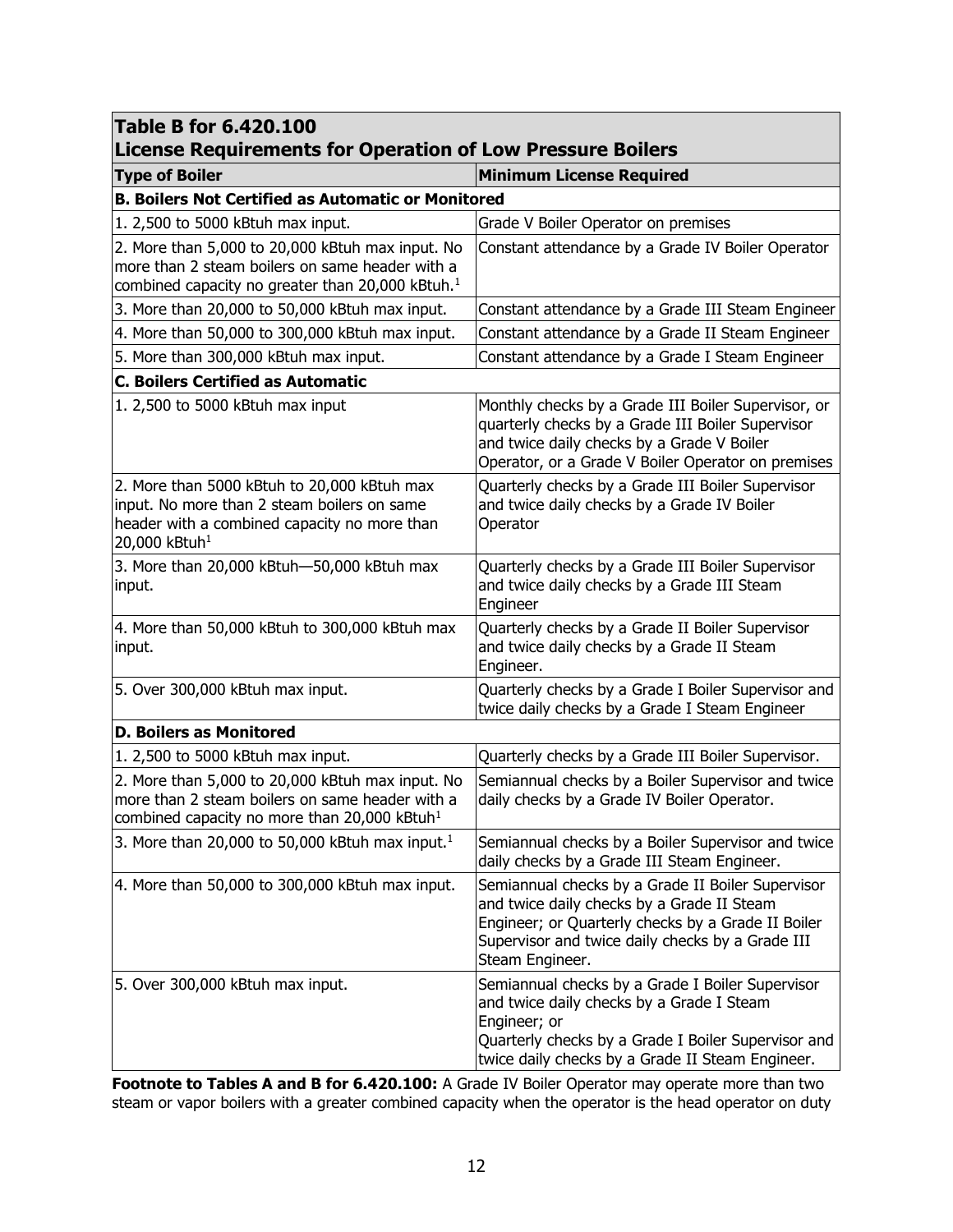and under the direct on-site supervision of a licensed steam engineer for the purpose of training. The boilers shall not exceed the capacity permitted by the license of the supervising engineer. (Ord. 126359, § 1, 2021; Ord. 122115, § 2, 2006.)

#### **6.420.110 Duties of steam engineers and boiler operators**

Licensed steam engineers and boiler operators shall perform the following duties in connection with the operation and maintenance of boilers and steam engines:

A. Test the operation of the boiler and its control and safety devices periodically on a routine basis in accordance with nationally recognized standards and/or boiler and control manufacturer's written recommendations;

B. Maintain and operate the equipment in a safe manner and according to nationally recognized standards such as those recommended by the American Society of Mechanical Engineers for boilers and as adopted by the Director;

C. Prepare and maintain a boiler log book and record, at least daily or as otherwise required by this Chapter 6.420, such pertinent boiler readings and data as may be recommended by the boiler manufacturer, nationally recognized standards, or required by the Boiler Inspector and/or the senior license holder or other authorized person in charge of the boiler operation. The boiler logbook shall be kept on the premises at all times and be available for inspection by the City Boiler Inspector. (Ord. 126359, § 1, 2021; Ord. 122115, § 2, 2006.)

## **6.420.120 Duties of boiler supervisors**

Boiler supervisors shall perform the duties listed in this Section 6.420.120 in connection with the supervision of automatic and monitored boilers.

A. Prepare boiler logbooks with the name, telephone numbers, email address, if any, and home and business addresses of the boiler supervisor on the front cover. The boiler logbooks shall be kept on the premises and be available for inspection by the City Boiler Inspector.

B. Determine the proper light-off, operating, and shutdown procedures and clearly set forth such procedures in the inside front cover of the boiler logbooks. Determine proper firing rate and the set point or operating limits of all safety devices required on automatic or monitored boilers by the Seattle Boiler Code. Boiler supervisors shall clearly mark such set point or limits in the inside back cover of the boiler logbooks.

C. Determine the list of pertinent boiler data entries to be recorded in the boiler logbooks by the boiler owners or the owners' designated representatives and list such entries on the inside back cover. This list shall include such items as any unusual conditions observed, including safety shutdowns, repairs required, adjustments required and adjustments made. All entries shall be made in the boiler logbook and shall include the signature of the person making such readings, observations, or adjustments. It is lawful to cross out words or sentences which should be changed or corrected but erasures are prohibited. The boiler supervisor's written instructions shall include the above signature requirement and the prohibition of erasures.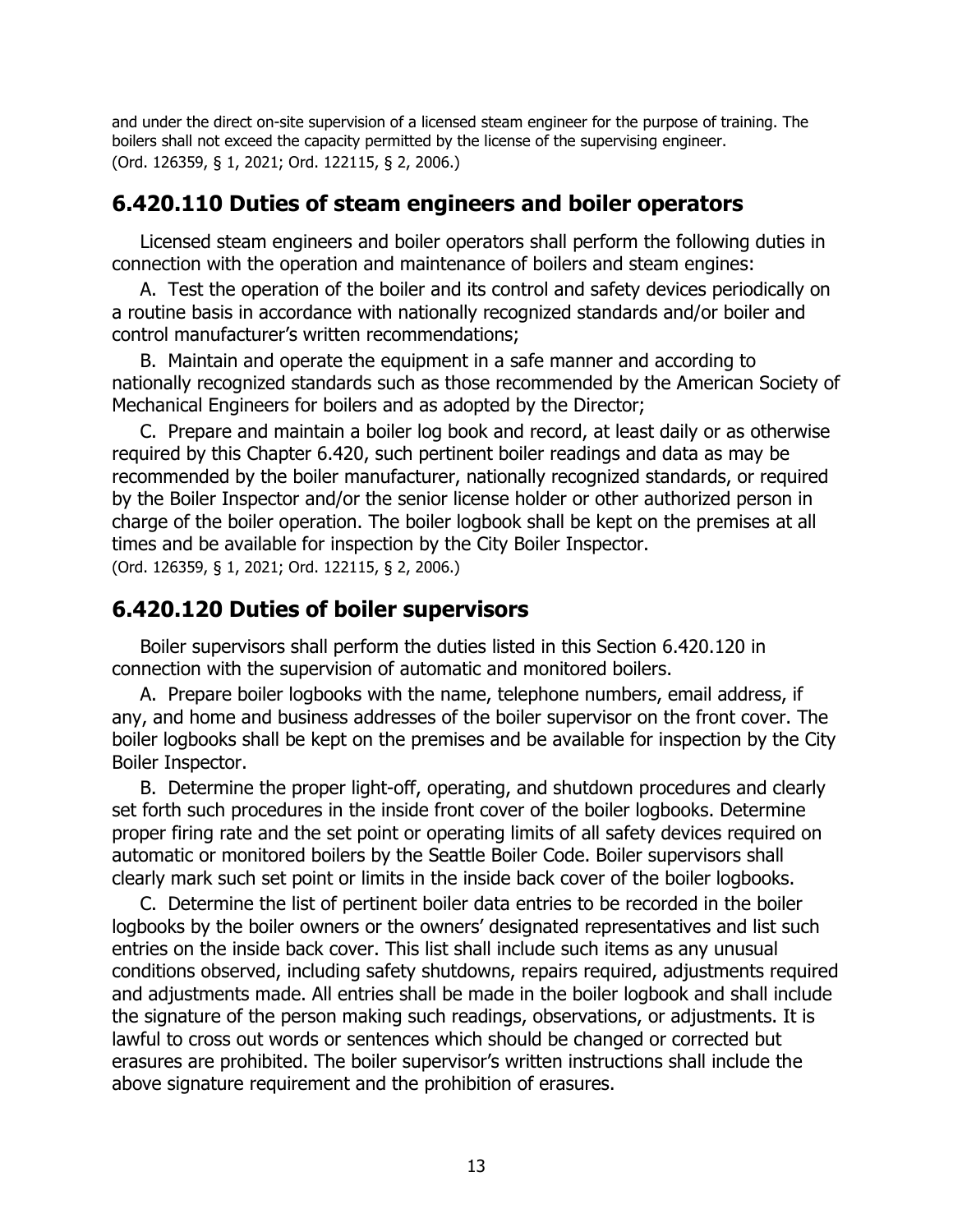D. Examine each boiler and boiler logbook in accordance with the frequency of examinations required by Section 6.420.100. Examination shall include the testing of all control devices required for automatic boilers by the Seattle Boiler Code and the testing of monitoring systems when used.

E. If a boiler is a certified monitored boiler as defined in Section 6.420.030:

1. The boiler supervisor shall cause signals to be sent to the monitoring station to test the reliability of the monitoring equipment and the response of the monitoring station.

2. The boiler supervisor shall report all failures of either the equipment or the response to the City Boiler Inspector within 24 hours. Such report shall be in writing.

F. Boiler supervisors shall inspect and test all other controls on the boiler and shall flush the low-water cutoffs, if applicable, to assure that all control devices are in safe and proper operation. They shall permit continued automatic boiler operation only if their examination, inspection, and testing indicate that the boiler is in a safe operating condition.

G. No modification, revisions, or alterations to a boiler or its control devices shall be made except under a boiler supervisor's supervision except:

1. Restoration of control devices to original factory operating conditions at the set point or within the operating limits determined by the boiler supervisor as set forth in the boiler logbook; or

2. Repair or adjustment of the burner system for viscosity changes or to correct fuel-air ratios to restore proper operation at the firing rate indicated in the boiler logbook by the boiler supervisor; or

3. Repair or adjustment of any other system not directly related to the primary safety controls or to the pressure vessel to restore such systems to proper operating conditions. Entries of such repairs or adjustments shall be made in the boiler logbook and shall include the signature of those making such repairs or adjustments.

H. Attend all startups of an automatic boiler out of service after corrective work other than limited adjustments or repairs by others as set forth in subsection 6.420.120.G has been performed on the boiler, its firing equipment, or its control and safety devices. The boiler supervisor shall remain in constant attendance until:

1. The boiler has reached its preset operating range of pressure; and

- 2. The primary controls and safety devices have been proved; and
- 3. The boiler is acceptable to the boiler supervisor for continued operation.

Boiler supervisors are not required to be in attendance during light-off of original boiler equipment being installed by and under the control of the boiler manufacturer or the manufacturer's representative, by a boiler installation contractor or boiler or burner installer making such installation under the manufacturer's written instructions and recommendations. Boiler supervisors are not required to be in attendance during lightoff following adjustment or authorized boiler or burner manufacturer alterations made by the above representative, contractor, or installer within the guarantee or warranty time period during which time the representative, contractor, or installer is obligated to render such service. The representative, contractor, or installer shall furnish the boiler supervisor with recommended set points or operating limits of all control devices and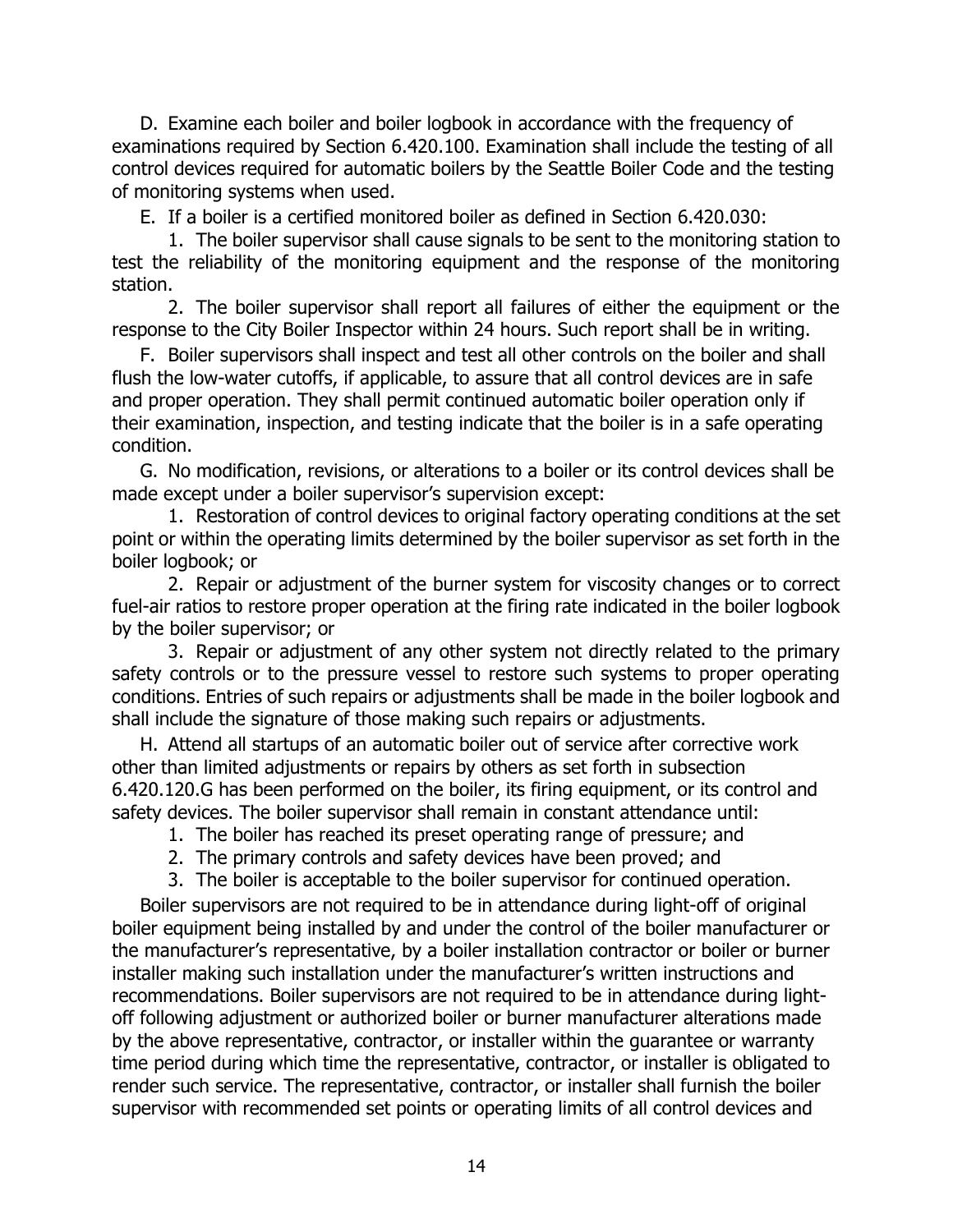recommended firing rates as well as other pertinent data in writing. The representative, contractor, or installer shall record all subsequent changes, adjustments, alterations, or recommendations in the boiler logbook and shall sign the logbook.

I. Provide for a substitute boiler supervisor to attend to boilers in the boiler supervisor's charge when the boiler supervisor is unable to respond to trouble calls. The boiler supervisor shall list the names, email address, if any, home and business telephone numbers, and addresses of substitute boiler supervisors on the front of the boiler logbooks.

J. Respond to trouble calls in accordance with the following:

1. Make verbal contact with the licensed operator, boiler owner, or the owner's representative within two hours of a trouble call from such person, and

2. Have the capability of being present at a boiler site within four hours on a trouble call from that site.

K. A boiler supervisor may not act as both boiler supervisor and the licensed operator except when:

1. The boiler supervisor is a full-time employee of the boiler owner/user; or

2. The licensed operator is unavailable due to vacation, illness, or similar temporary circumstances.

(Ord. 126359, § 1, 2021; Ord. 122115, § 2, 2006.)

## **6.420.150 Reporting of defective boilers**

A. Before operating any boiler, steam engineers and boiler operators shall examine the Certificate of Inspection issued for the boiler to see that the certificate is in force. If the certificate has expired, the steam engineer or boiler operator shall notify the steam engineer's or boiler operator's employer. If the certificate has been expired for more than 90 days, the steam engineer or boiler operator shall also notify the City Boiler Inspector of the date of expiration. The steam engineer or boiler operator shall note the pressure allowed by the permit and shall test the operation of the boiler and its control and safety devices for proper operation.

B. Whenever the steam engineer or boiler operator believes any part of a boiler or steam engine to be in defective or potentially unsafe condition, the steam engineer or boiler operator shall report the fact to the steam engineer's or boiler operator's employer in writing. If immediate corrective action is not taken, the steam engineer or boiler operator shall report such defective or potentially unsafe conditions to the City Boiler Inspector.

C. The City Boiler Inspector shall thereupon investigate the defective or potentially unsafe conditions reported under subsection 6.420.150.B, and report any lack of proper care on the part of any licensed person to the employer and the Director.

D. Steam engineers and boiler operators shall report to their employers and to the City Boiler Inspector any damage or injury to any boiler or steam engine under their charge or care which affects the safe operation of the boiler or steam engine. The boiler and any parts thereof shall not be removed or disturbed before an inspection has been made by a department inspector unless for the purpose of saving life. Failure to make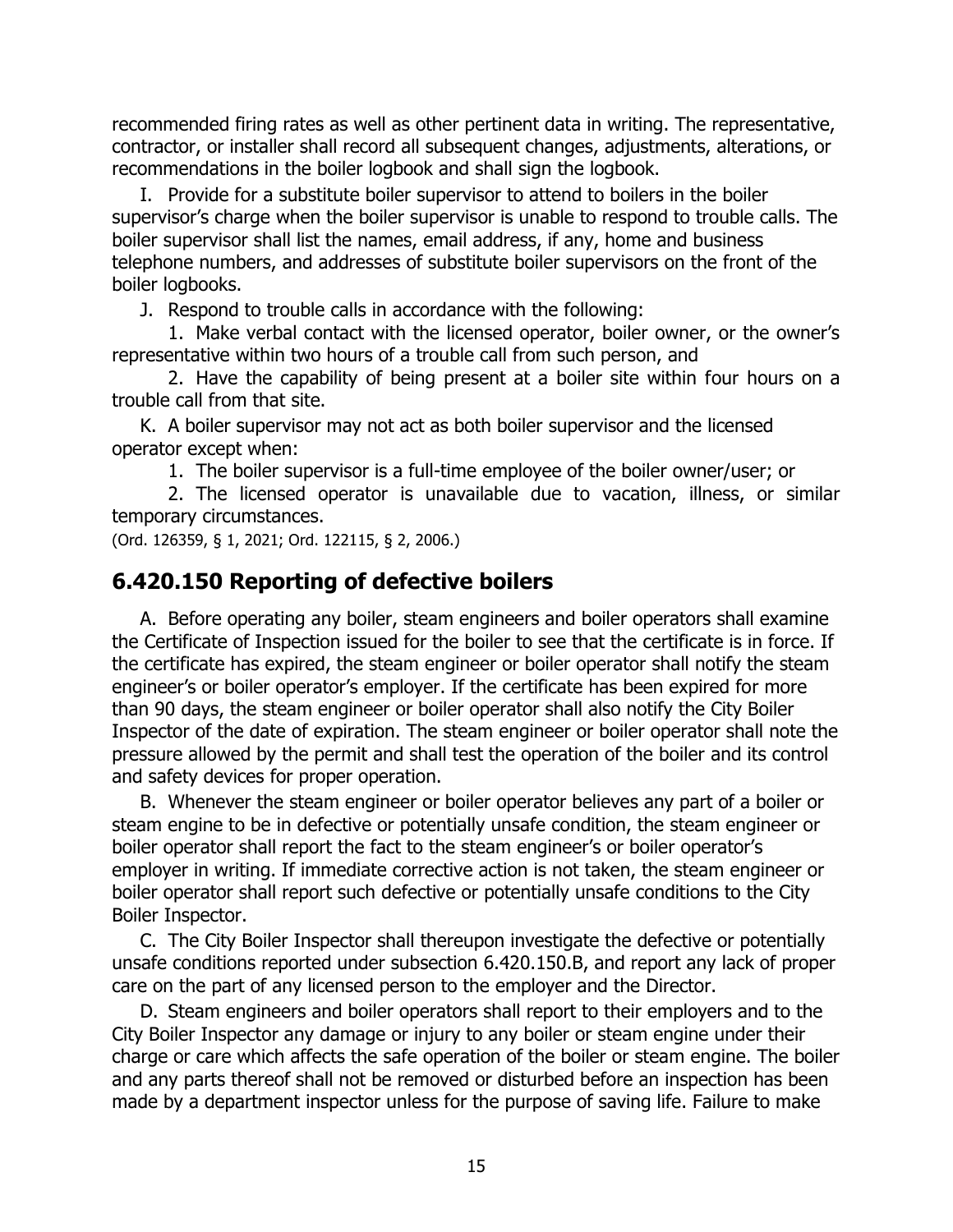such reports shall be sufficient cause for the suspension or revocation of the license of the person in charge.

E. It is the duty of all licensed steam engineers and boiler operators to report serious negligence in the care of boilers and steam engines to their employers and the City Boiler Inspector.

(Ord. 126359, § 1, 2021; Ord. 122115, § 2, 2006.)

## **6.420.180 Licenses to be posted or carried**

All licensed steam engineers and boiler operators on duty shall display their licenses in a conspicuous place in the room where the boiler or steam engine is located. Licenses shall be effective only for the operation of the plant where they are displayed. When the posting of their licenses is not practicable, steam engineers and boiler operators shall carry their licenses on their persons, and on demand shall exhibit the licenses. Boiler supervisors shall display legible copies of their licenses in the logbook of each boiler they supervise, pursuant to the requirements of Section 6.420.120. (Ord. 126359, § 1, 2021; Ord. 122115, § 2, 2006.)

# **6.420.190 Posting of regulations**

A copy of this Chapter 6.420 or a condensed version thereof shall be posted by the employer in every boiler and engine room where licensed operators or boiler supervisors are required.

(Ord. 126359, § 1, 2021; Ord. 122115, § 2, 2006.)

#### **6.420.200 License expiration and renewal**

A. All licenses shall expire at midnight on September 30 of each year.

B. Licenses shall not be transferred or assigned.

C. Licenses may be renewed annually upon payment of the renewal fee. Renewals shall specify the same grade and be subject to such conditions or limitations as may be provided under the license to be renewed. Licensed persons desiring a renewal must also meet the requirements of Section 6.420.060.

D. The Director may refuse to renew a license if the license holder demonstrates neglect or incompetence in the care and operation of boilers pursuant to this code.

E. Licenses that have been expired for more than one year shall not be renewed until the licensee has passed an examination administered in accordance with this Chapter 6.420.

(Ord. 126359, § 1, 2021; Ord. 122115, § 2, 2006.)

## **6.420.210 Revocation of license**

A. Any license issued pursuant to this Chapter 6.420 may be revoked by the Director if any of the following is found: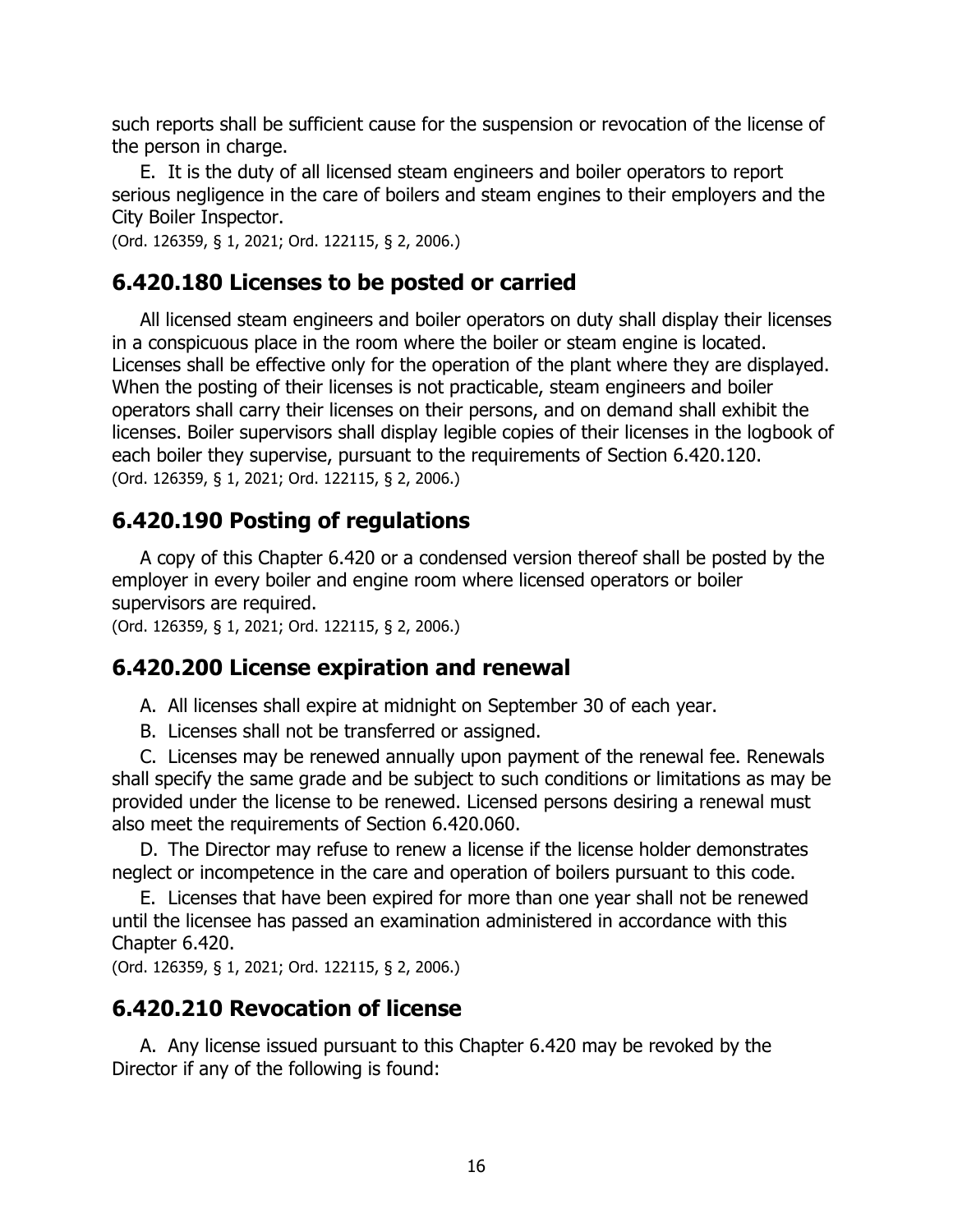1. The licensee has misrepresented facts related to the operation of any boiler or steam engine;

2. The licensee has provided false information on an application for a license governed by this Chapter 6.420;

3. The licensee fails an examination administered according to Section 6.420.040;

4. The licensee demonstrates neglect or incompetence in the care and operation of boilers pursuant to this code; or

5. The existence of special circumstances that warrant revocation in the interests of public safety and welfare.

Licenses that have been revoked may be reinstated only after the applicant passes an examination administered according to this Chapter 6.420.

B. Whenever the Director determines that there are grounds for revoking a license, the Director may issue a notice of revocation and stop work order. The notice shall be served by personal service in the manner set forth in RCW 4.28.080 for service of a summons or sent by first class mail to the licensee.

C. Unless a request for review before the Director is made in accordance with this Section 6.420.210, the notice shall become the final order of the Director. A request for review is an administrative remedy that must be exhausted before judicial review of the decision may be sought.

D. Any person aggrieved by a notice issued by the Director pursuant to this section may obtain a review of the notice by delivering to the Department such request in writing within ten days of the date of service of the notice. For purposes of this subsection 6.420.210.D, service shall be complete at the time of personal service, or if mailed, three days from the date of mailing. When the last day of the period so computed is a Saturday, Sunday, or federal or City holiday, the period shall run until 5 p.m. on the next business day. The request shall be in writing, and upon receipt of the request, the Director shall notify any persons served the notice of the deadline for submitting additional information in the form of written material for the review, which shall be within ten days after the request is received. Before the deadline for submission of information, any person aggrieved by or interested in the notice (including any persons served the notice) may submit any additional information in the form of written material to the Director for consideration as part of the review.

1. The review will be made by the Steam License Advisory Board. The Steam License Advisory Board will review all additional information received by the submission deadline. The Board may also request clarification of information received. After review of the additional information, the Steam License Advisory Board may recommend that the Director:

- a. Sustain the notice of revocation;
- b. Withdraw the notice; or
- c. Continue the review to a date certain for receipt of additional information.

2. Recommendations of the Board shall be in writing; shall be mailed to the Director and the appellant; and shall apply only to the case being heard.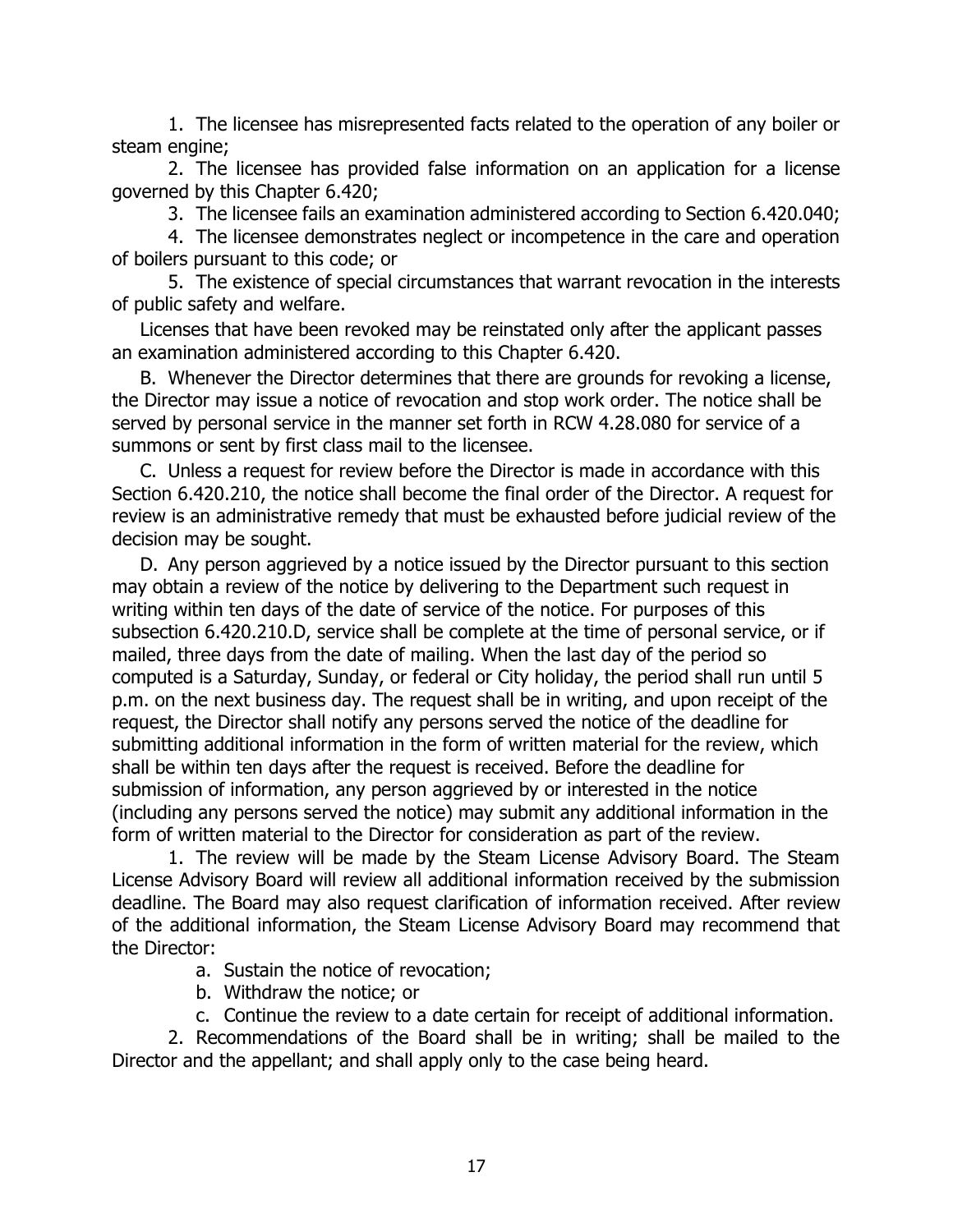3. The Director shall issue an Order and shall cause the same to be sent by first class mail to the person or persons named on the notice and any other person that has requested notice of the decision.

4. Any person who has standing to file an appeal with the Hearing Examiner may file such an appeal within ten days of issuance of the Order of the Director. (Ord. 126359, § 1, 2021; Ord. 122115, § 2, 2006.)

# **6.420.220 Steam License Advisory Board**

A. The Director shall appoint a Steam License Advisory Board consisting of as many as nine members for four-year terms. The terms shall be staggered so that no more than three board members' terms expire in the same year.

B. The Steam License Advisory Board shall consist of up to three persons who are, or have been, licensed as a steam engineer or boiler operator; up to three persons owning boilers or managing boilers for owners; and up to three persons from the general public.

C. The Steam License Advisory Board shall advise and assist the Director in the administration of the steam engineer's and boiler operator's license program. The Director is authorized to define the duties of and prescribe the procedure for the Board. The Steam License Advisory Board may recommend to the Director revisions to this Chapter 6.420.

(Ord. 126359, § 1, 2021; Ord. 122115, § 2, 2006.)

# **6.420.240 Inspections**

Licensees shall have their license card available while engaged in the care or operation of any boiler or steam engine and shall present the card at the request of the Director. The Director may conduct periodic inspections of licensees to determine compliance with these regulations.

(Ord. 126359, § 1, 2021; Ord. 122115, § 2, 2006.)

# **6.420.250 Stop work orders**

If the Director finds any condition or work is in violation of this Chapter 6.420, the Director may issue a stop work order. The order shall describe the violation in writing. It shall be posted on the premises or served on any person responsible for the condition or work. It is unlawful for any person to engage in or to cause any work subject to the order to be done until authorization from the Director is received. (Ord. 126359, § 1, 2021; Ord. 122115, § 2, 2006.)

# **6.420.260 Notice of violation**

A. Notice. If, after investigation, the Director determines that there has been a violation of this code not resulting in revocation of a license, the Director may serve a notice of violation upon the person responsible for the action or condition. The notice of violation may state the requirements violated, what corrective action, if any, is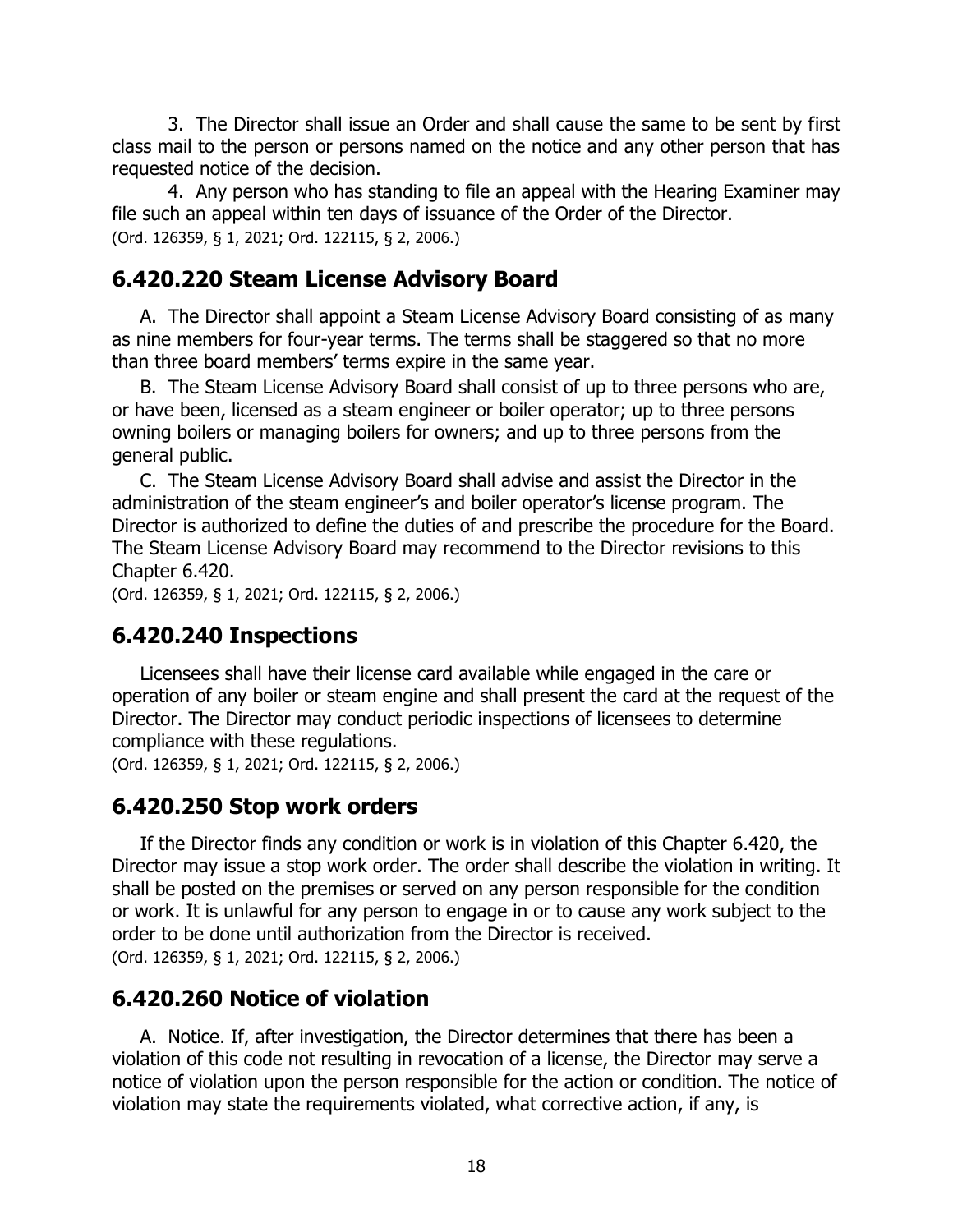necessary to comply with the standards or requirements, and set a reasonable time for compliance. The notice may be served upon the responsible person by personal service according to RCW 4.28.080 for service of a summons or by regular first class mail, addressed to the last known address of such person. The notice of violation shall be considered an Order of the Director.

B. Other remedies. Nothing in this Section 6.420.260 shall be deemed to limit or preclude any action or proceeding pursuant to Section 6.420.250, and nothing in this Section 6.420.260 shall be deemed to obligate or require the Director to issue a notice of violation prior to the imposition of civil or criminal penalties.

C. Review by the Director. Any person affected by a notice of violation issued by the Director pursuant to this Chapter 6.420 may obtain a review of the notice by requesting such review in writing within ten days after service of the notice. Service shall be complete at the time of personal service, or if mailed, three days from the date of mailing. When the last day of the period computed is a Saturday, Sunday, or federal or City holiday, the period shall run until 5 p.m. of the next business day. Upon receipt of a request, the Director shall notify the person requesting the review of the date, time, and place of the Director's review. The review shall be not less than ten nor more than 20 days after the request is received, unless otherwise agreed by the person requesting the review. Any person affected by the notice of violation may submit additional information to the Director for consideration on or before the date of the review.

A representative of the Director who is familiar with the case and the applicable regulations will conduct the review. The Director's representative will consider any information presented and in the Department's file. After the review, the Director shall issue an Order of the Director that may:

- 1. Sustain the notice of violation; or
- 2. Withdraw the notice of violation; or
- 3. Amend the notice of violation; or
- 4. Continue the review to a future date.

The Director shall issue an order within a reasonable time after the conclusion of the review. The Director shall mail the order by regular first-class mail to the person or persons named in the notice of violation.

(Ord. 126359, § 1, 2021; Ord. 122115, § 2, 2006.)

#### **6.420.270 Penalties**

A. Civil penalties. Any failure to comply with the provisions of this Chapter 6.420 shall be subject to a cumulative civil penalty in an amount not to exceed \$500 per day for each violation from the date the violation occurs or begins until compliance is achieved. The amount of the penalty shall be based upon factors including, but not limited to, severity of violation and history of violations. In cases where the Director has issued a notice of violation, the violation will be deemed to begin, for purposes of determining the number of days of violation, on the date compliance is required by the notice of violation.